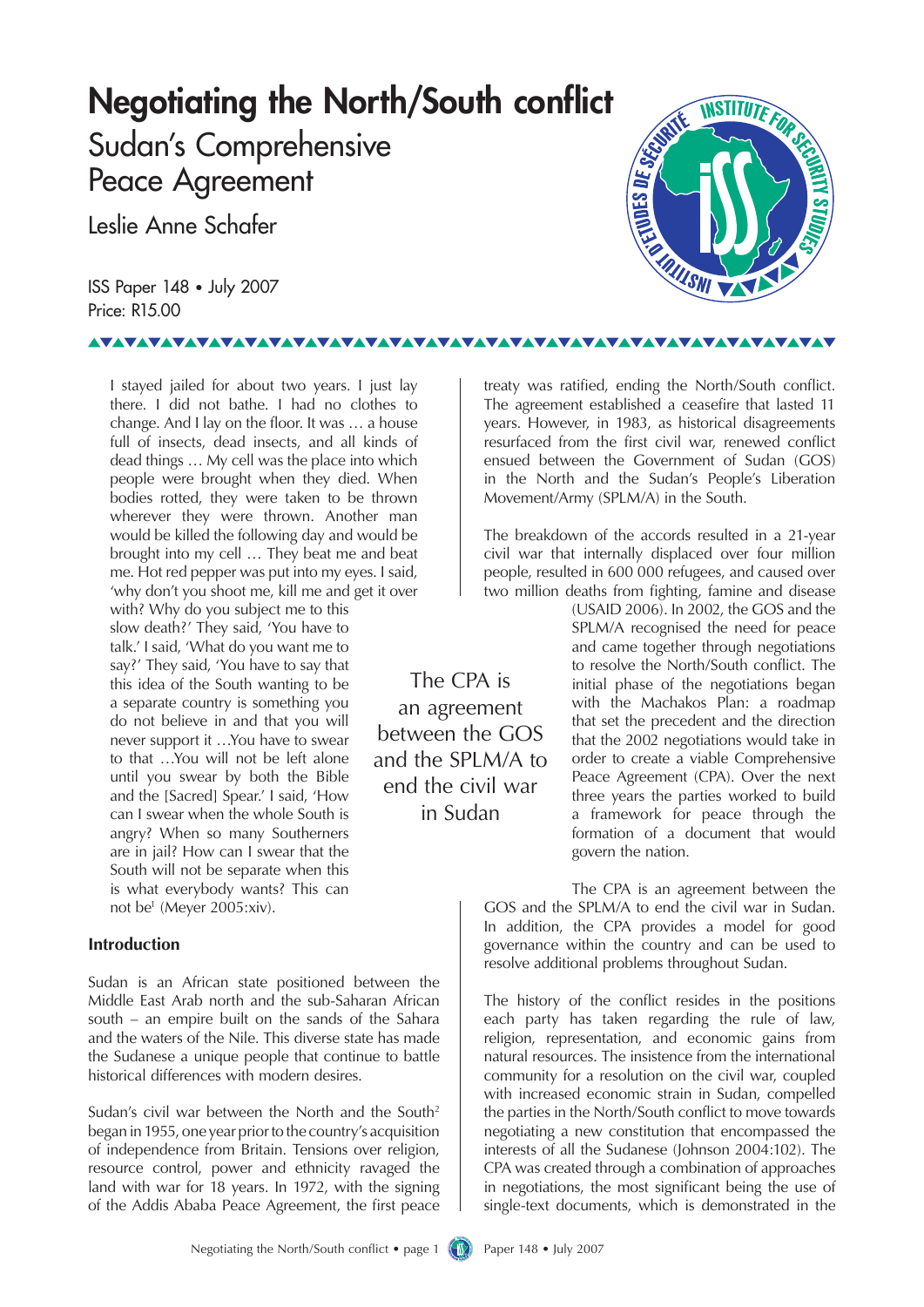six protocols that constitute the final agreement. The international community – specifically the mediators that represented the Inter-Governmental Authority on Development (IGAD, consisting of Kenya, Uganda, Ethiopia and Eritrea) and the observer nations of the United States (US), the United Kingdom (UK), Norway and Italy – assisted in drawing up the 2005 CPA, which was signed in Naivasha, Kenya, on 9 January 2005.

The 1956 Line of Demarcation, running across Sudan from the southern border of Southern Darfur along the northern borders of the North Bahr Al Ghazal, Warab, Unity and Upper Nile states, generally sets the division between the northern parties and the southern parties in Sudan (Zoellick 2005). The area of the north tends to gravitate towards Islam and relate to the Arab states, whereas the South tends to have a Christian base and associates itself with sub-Saharan Africa. The boundary between the North and the South of Sudan is relatively vague and is in the process of being demarcated. In each region there are a multitude of parties and states that vie for political power based on their geographic location. During the civil war, the political

parties in the respective regions aligned into two distinct camps, the North and the South, to fight for control over the country and regime security. Regional infighting continued throughout the civil war: at different periods various political parties gained political power and led the respective regions in war.

In Sudan's post-civil war era, inter-state rivalries in Jonglei, Abyei and Darfur have been reignited as regional political power and resource control divide parties and their interests. As the nation engages in post-conflict reconstruction, it is necessary to revisit the party's common agenda for peace and the core

interests that brought the two sides to the negotiating table. The interests of the parties and the history of the conflict must be kept in mind so that the CPA, as a foundation for peace, can be used to further the needs of the country. With continued internal strife in Sudan, peace remains fragile. Today, Sudan is at a crossroads as it attempts to implement the CPA in the shadow of Darfur and with increasing pressure over the control of resources.

To understand the validity of the CPA and determine its strength and ability to maintain peace, it is necessary to examine the interests of the parties, the options for settlement, and the premise on which the CPA is built. The CPA represents a constitution for a nation that has been engulfed in war; it is inclusive of all people and is ambitious in its rhetoric, which lends strength to a nation that is searching for common ground. If Sudan is able to successfully implement the conditions laid out in the CPA, then the nation can move forward with

If Sudan is able to successfully implement the conditions laid out in the CPA, then the nation can move forward with post-conflict reconstruction

post-conflict reconstruction and build a foundation for governance and peace.

#### *Structure of the paper*

This paper will first discuss the background to the conflict. It will then look at the parties and their interests, analyse the options and strategies that were applied, examine peace-building in the post-conflict environment, and conclude by offering recommendations for the future of Sudan and the CPA.

#### **Historical overview of the conflict**

#### *Independence and the first civil war, 1947-1972*

The culmination of circumstances that fostered the underlying tension between the North and the South began during the British/Egyptian colonial period. It was only in 1947, as the British prepared to grant Sudan independence, that the British Foreign Office recognised the South as part of the nation (Johnson 2004:25). Before this, the British and the GOS gave

little attention to southern education and infrastructure development programmes. The reason was the North's lack of interest in the South and a feeling of strategic unimportance; also, the British assumed that the South would be taken care of by its southern neighbours because of its proximity and ethnic similarity to East Africa (Johnson 2004:25). In addition, the British favoured the North as the ruling party because of the North's regional ties with Egypt and the Arab world.

In 1947, at the recommendation of the Egyptians and the Sudanese government in the North to maintain a united Sudan, the British at the Juba Conference

established a legislative council in the North that granted the South a position in the assembly (Assefa 1987:49). However, as a result of the underdevelopment of the South and a lack of inclusion in the political process throughout the colonial period, the South was ill prepared to actively participate in government (Johnson 2004:27).

With further degradation of the South and only partial southern representation in the northern transitional government, animosity towards the GOS increased and the notion of an independent South began to be articulated. The first call for self-government by the southern Sudanese was brought up during the 1954 elections when northern military personnel replaced the British posts in the South (Johnson 2004:27). As elections progressed and independence drew near, it became clear that the South would be underrepresented in the government, military and police. This caused tensions to escalate. In 1955, on the eve

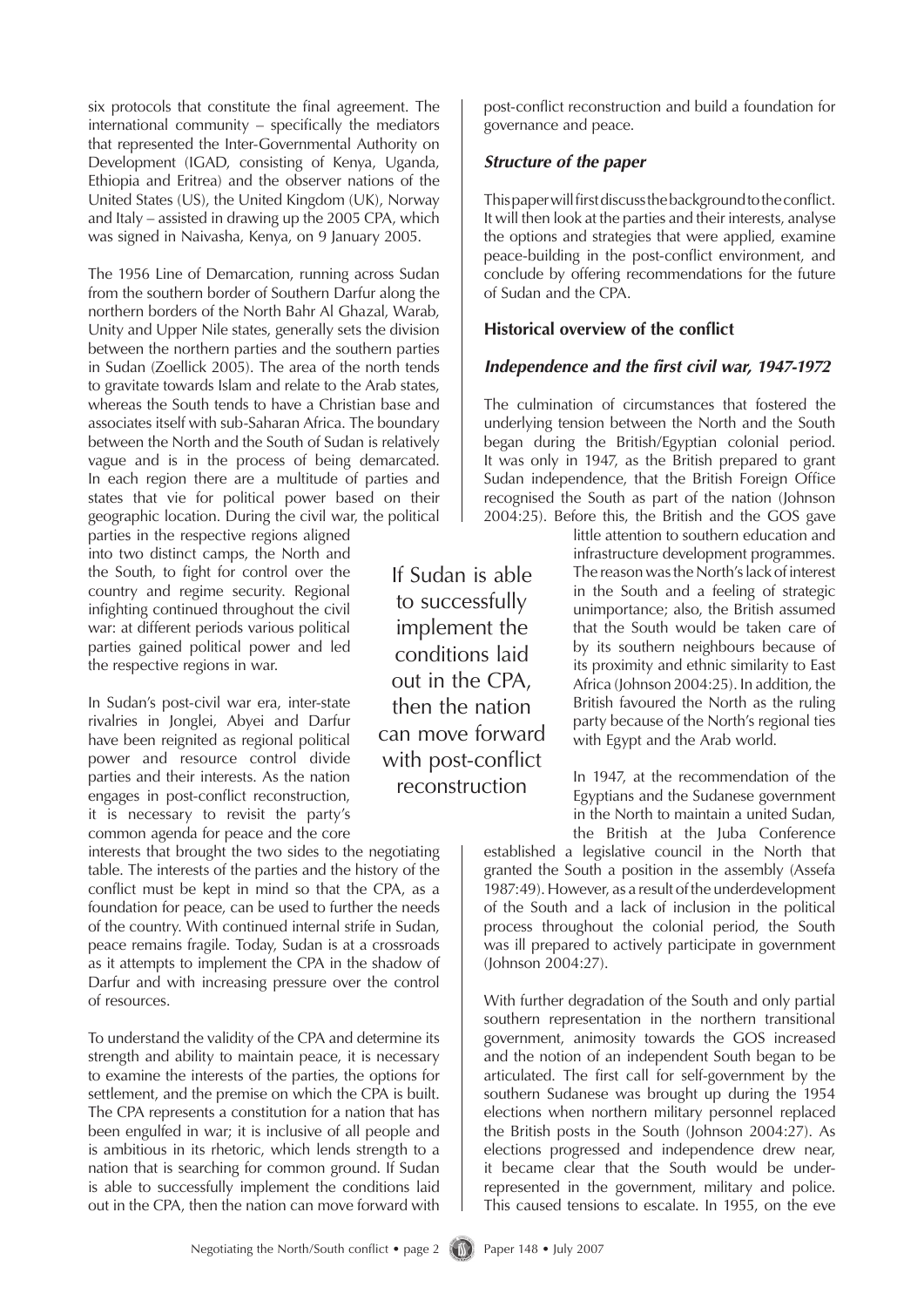of independence, southern army officers stationed in the North mutinied over the absence of government representation (Johnson 2004:29). On 1 January 1956, when independence was granted to Sudan, the question of nationhood remained unresolved as civil war engulfed the nation.

Civil war began in 1955 when the southerners that mutinied fled to neighbouring countries to set up camps and establish operational centres. In the 1960s, the southern Sudanese movement known as the Sudan African Nationalist Union (SANU) or Anyanya – an influential separatist group that militarily opposed the North's control over religious freedom and political power (Rolandsen 2005:25) – was officially formed when southern students joined the mutineers and political figures who were targeted and tortured by the northern government (Johnson 2004:31). Throughout the 1960s, as the rift between the North and the South grew, the nation attempted to enact a constitution. However, the North/South divide dramatically increased as a result of the North's aspiration to include Islamic law in the constitution. This was not acceptable to the southerners, as it was

in direct conflict with their traditional Christian beliefs.

When William Deng, a prominent political figure of Anyanya, was killed, the civil war escalated when the South realised that compromise with the North would not be possible (Johnson 2004:34). The civil war continued and was amplified when the northern political parties (primarily the Umma and National Islamic Front) in an attempt to unify political power, called for Islamic law to be the main foundation for governance and to unify the nation. This, however, only fuelled opposition, as non-Muslims were denied

all political and legal rights (Johnson 2004:35-36).

In 1969, the nation proved ripe for a coup d'état because of the northern parties' rivalry over the interpretation of Islamic law and the deteriorating economic conditions resulting from funding the war (Anderson 2004:67). The North and the South began to experience infighting when political dissent in each region grew over frustrations associated with the war. This fostered the formation of a coalition of northern factions led by Jafar Nimeri. The coalition was joined by southern rebels who argued for federalism and the removal from power of the then president, Sadiq al-Mahdi, who advocated for Islamisation (Johnson 2004:36).

The southern political powers led by Joseph Lagu (a leader in the Anyanya group) joined the northern opposition lead by Jafar Nimeri to seize military power in order to maintain democracy and religious freedom and gain political control. This enabled the parties to come together in Ethiopia and formulate the Addis Ababa Agreement, which enacted the first ceasefire since independence.

Disagreement over policy towards the new regime split SANU, and in the period 1964-70 various political groups of exiled southerners with loose connections to armed groups within the South emerged. The first civil war ended as Joseph Lagu, leader of one, Anyanya group, managed to establish a joint military command of the armed groups in the South, with him as the leader. He opened negotiations with the newly established military regime of Jafar Nimeri in Khartoum. On 27 February 1972 a peace agreement was signed in the Ethiopian capital, and this came to be called the Addis Ababa Agreement (Rolandsen 2005:25).

#### *Attempting peace: The Addis Ababa Agreement*

On 1 January 1956, when independence was granted to Sudan, the question of nationhood remained unresolved as civil war engulfed the nation

The Addis Ababa Agreement of 1972 was the first attempt to bring peace and understanding to Sudan. It was also the beginning of the quest of the South (dominated by the Southern Sudan Liberation Movement, SSLM) to unite and grasp its freedom as a people. The South articulated its desire for sovereignty and called for a peace that included the recognition of the South as a legitimate governing body. 'Besides peace, the most important result of the Addis Ababa Agreement was the establishment of southern Sudan as an autonomous region, with its own Parliament and High executive council' (Rolandsen 2005:25). This autonomy was limited in that the political parties of the South were given the authority

to govern the southern provinces through statehood, leaving national rule to remain in the northern governing body.

After the signing of the agreement, a ceasefire followed and the southern guerrillas were integrated in the national army over the next five years (Johnson 2004:41-42). However, the false perception of selfgovernance was realised when a large external debt and gross mismanagement of the economy caused the nation's infrastructure to deteriorate. The North used the national economic crisis as a reason to reneged on its obligations to develop southern infrastructure and to include the South in the national government (Johnson 2004:50). In addition to worsening economic conditions, border security issues and disputes over resources ensued. The GOS began to invest in the extraction and refining of oil in the North, at the same time building the Jonglei Canal, which carries water from the South to the North. Southerners became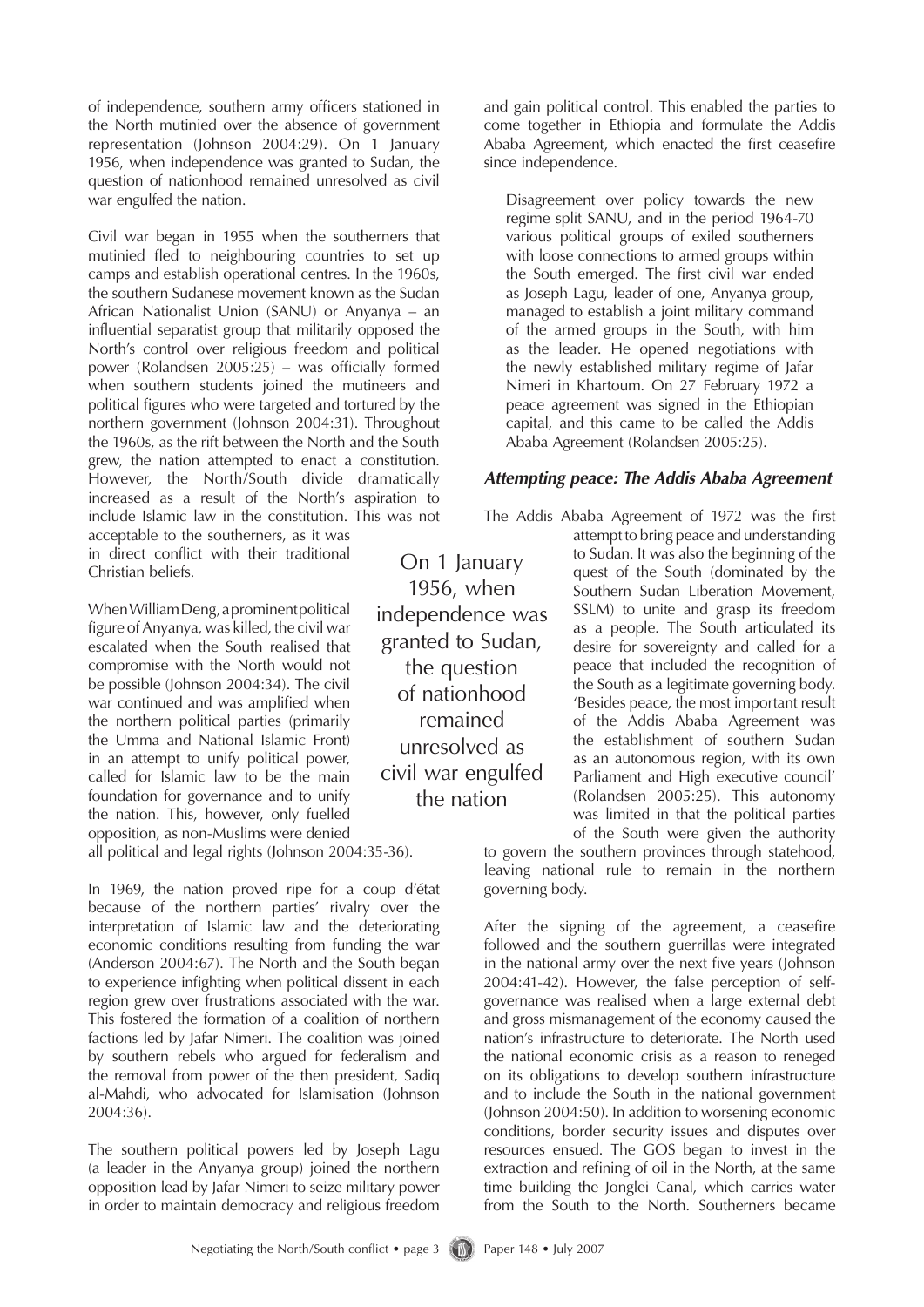suspicious of the North's intentions and viewed these developments as a continued exploitation of the region3 (Rolandsen 2005:25). As the implementation of the agreement stalled and disillusionment with autonomy set in, southern distrust of and resentment towards the North increased and fuelled the pro-war separatist factions in the South.

The Addis Ababa Agreement failed to establish national governmental provisions that would bring the country together; instead, it gave the South a conditional autonomy based on a false sense of self-governance underscored by northern control. Animosity towards the GOS increased as the financial profits gained from oil failed to materialise in the South. As mistrust grew in the South and economic conditions deteriorated, the southern government was confronted with various issues:

- Conflict with the central government over the southern region's borders (as raised in the Addis Ababa Agreement)
- The role of the southern regional government in developing the region's resources, and more particularly the benefits that were to accrue to it through the exploitation of its oil fields •
- The growing confrontation in regional politics between the 'Equatorials' and the 'Nilotics' (particularly the Dinka) •
- Dissatisfaction within the region over the fate of the Anyanya guerrillas absorbed into the national army (Johnson 2004:43) •

These factors, along with the North's continued imposition of Islamic laws, led to renewed fighting and the second civil war.

## *The second civil war, 1983–2002*

In 1983, the southern militia in the northern army again mutinied, this time over the northern promotion of Islamic law, a shortfall in the implementation of the Addis Ababa Agreement and the continued marginalisation of the South (Johnson 2004:56). The SPLM/A gained popular support and became the dominant political power in the South in 1985, when famine spread through the South. The North blocked domestic and international aid, limiting southern access to supplies and increasing human rights abuse by starving the civilian population (Johnson 2004:81). When Operation Lifeline Sudan was established in 1989, it was the first time that the international community, through the United Nations, the GOS, and the SPLM/A, collaborated to give humanitarian aid to the war-affected areas of Sudan in a time of severe famine (Benjamin 2004:51).

However, fighting continued. Humanitarian assistance was threatened through the assertion by the GOS of its 'sovereign right to deny access to territories'

and used as leverage by the GOS to undermine the South (ICG 2002). The GOS's use of humanitarian assistance as a tool of war strained relations with the South and impacted the international community's ability to provide assistance by setting a precedent for future control of access within Sudan's borders (Jooma 2005). Disagreements increased with the deterioration in humanitarian conditions and as President Nimieri continued to advocate the Islamisation and Arabisation of the South and to promote Islamic law with the creation of the September laws. In a political move to exploit religion and undermine the opposition in the North, the September laws established a set of Islamic principles that implemented Islamic punishments for non-Muslim activities, such as the consumption of alcohol (Anderson 1999:13). These acts continued to marginalise the South and amplified the tensions over religion in the nation.

There was not a significant change in this rhetoric until Sadig al-Madi returned to power in 1986. He did not repeal the September laws, but rather advocated for Islamic law to rule the nation. This was based on the composition of the nation being predominantly Muslim, with a clarification in the rights of the southern Sudanese to practise freedom of religion and tolerance (Johnson 2004:79). It would later set a precedent for future negotiations around religion in the country and the inclusion of different faiths in a national constitution.

During the second civil war, neighbouring nations with congruent conflicts influenced the war in that they would align themselves with the party that served their own interests. This is demonstrated in the context of the parallel Ethiopian civil war with Eritrea in the late 1980s, which primarily influenced the SPLM/A and extended the war throughout the region. Ethiopia supported the SPLM/A by granting them permission to continue to establish command centres from inside the Ethiopian border (Johnson 2004:89, 102, 103). While Ethiopia provided a safe location for the SPLM/A to influence the civil war, the GOS supported the Eritreans by giving them sanctuary in Sudan (Anderson 1999:104). The support of Ethiopia was crucial to the development of the SPLM/A, as it not only provided a safe location for commanding the civil war, but also allowed the South to gain access to arms (Anderson 1999:104-106). However, in 1991 with an increase in international pressure to resolve the regional conflict, Ethiopia expelled the SPLM/A . This required the SPLM/A to rethink its power structure and move its headquarters to Juba in the south, furthering internal party negotiations and fostering new political dissidence in the South (Rolandsen 2005).

The civil war not only encompassed the North and the South, but also included internal debates within each region for power and influence in the decisionmaking bodies of their respective constituencies.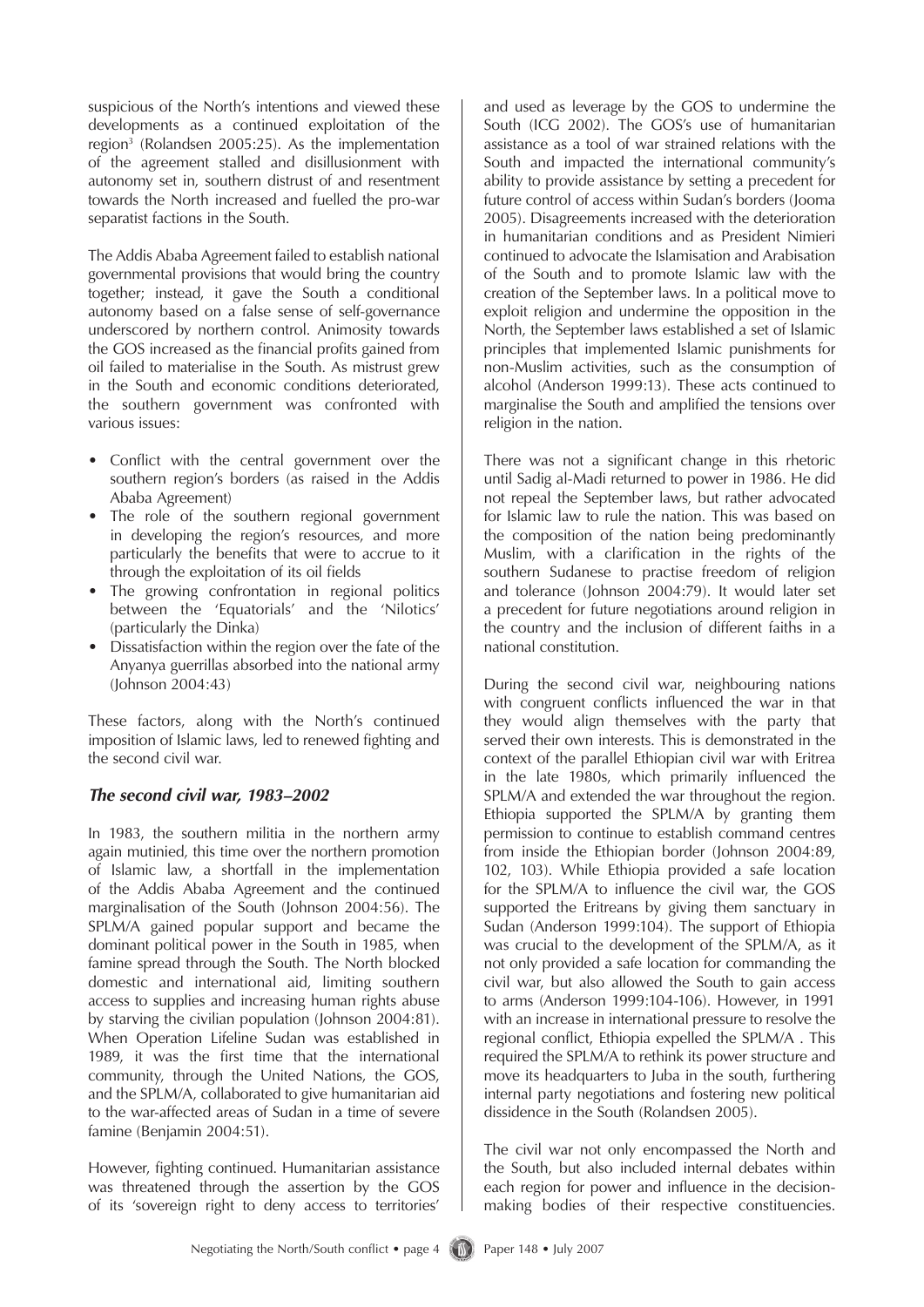While the northern political parties were vying for power and facing political reorganisation, the South was developing a new SPLM/A structure that included all the regional political parties. The South consisted of the SPLM, the primary southern party attempting to formulate a governing body; the Anyanya II movement, a group that promoted using precedent from the first civil war and compromise with the North to maintain southern power; and the military branches of the South represented in the Sudan People's Liberation Army (Rolandsen 2005). The opposition groups would come together during the National Convention to form a coalition of southern interests under the auspices of the SPLM/A to negotiate peace in 2002 (Rolandsen 2005).

The SPLM/A's popularity increased as civilian animosity towards the North intensified and the movement's military strength increased (Johnson 2004:83). The southern forces realigned their power structure and developed a frontline organisation that would be stronger in combating the northern forces. In this period the South debated their interests, resulting in

the formation of two factions within the SPLM/A, one that advocated federalism and the other demanding secession (Johnson 2004:83). The federalists maintained the rhetoric of a united Sudan, with the South being its own state within the context of the greater Sudan. This would retain a united Sudan wile appeasing the South's interest of self-government.

The second splinter group of the SPLM/A called for an independent southern Sudanese nation. With secession, the South would be granted autonomy and the freedom to pursue self-determination without interference

from the North. This position would hinder peace in the negotiations, and as oil reserves are located on the border between the North and the South, secession would increase jockeying for land. Also, because of concern over management of the Nile Basin waters, Egypt would be reluctant to approve the secession of the South, a primary water source for the Nile (ISS 2004). The rhetoric of secession amplified the civil war in that the North increased its military actions against the South in order to secure the border region in case the South succeeded in capturing the oil-wealthy states and annexing them in the process of secession.

In 1989, when President Omar Hassan Ahmed Al-Bashir took power in the North in a military coup, the civil war was in full force as a result of strategies on both sides to capture oil-rich areas. At this time the National Democratic Alliance (NDA) party formed. It comprised southern and northern opponents to the

Bashir government and primarily advocated southern secession (Wondu & Lesch 2000, cited in Johnson 2004:174,). This led to the 1992 Abuja I and II talks in Abuja, Nigeria, which were facilitated by the Nigerian government. These talks encompassed the interests of the GOS in maintaining a united Sudan, but consequently served to solidify the South's call for selfdetermination while reaffirming the GOS position that the unity of Sudan and the centrality of an Islamic state were non-negotiable (Wondu & Lesch 2000, cited in Johnson 2004:174).

In 1994, the SPLM asked for assistance from their partners in the Inter-Governmental Authority on Development (IGAD)<sup>4</sup> to introduce a declaration of principles (DOP) that could be used to mediate the conflict. The DOP proposed the option of a referendum for a self-governing southern Sudan within the context of a greater Sudan (Johnson 2004:175). 'The DOP made reference to religion and state, the question of unity, decentralisation, justice, equality, religious conviction and race, and the issue of giving the people of Southern Sudan the right of self-determination

in an internationally supervised referendum, including independent statehood (Benjamin 2004:51).' In 1995, the northern opposition to the GOS attempted to mitigate the conflict by accepting the Asmara Declaration, which asserted that giving the South autonomy, as well as decentralisation, was the only alternative to secession. However, this failed because the northerners, advocating peace through southern autonomy, did not have the authority to implement such measures (Benjamin 2004:165-166).

It was only in 1997, with pressure to create peace in order to mitigate internal

fighting and resolve poor economic conditions, that the GOS accepted the DOP as the basis for future negotiations (Benjamin 2004:175). This acceptance signified a willingness to negotiate and find a solution for self-determination. The GOS also promoted a new policy of 'peace from within', which formalised their interest of maintaining a united Sudan, re-emphasised Islamic law as the basis for legislation, and declared that at an unspecified time there will be a referendum for the South to 'determine their political aspirations' (Benjamin 2004:123). This furthered the ambiguity in the conflict, resulting in continued fighting.

Though peace was at the forefront of the nation's thoughts, each party continued to jockey for the lead position in representing their respective side, thus intensifying the civil war. The South captured strategic strongholds along the North/South border. This provoked retaliatory efforts by the North to reclaim these areas, which were not only strategic

Peace was at the forefront of the nation's thoughts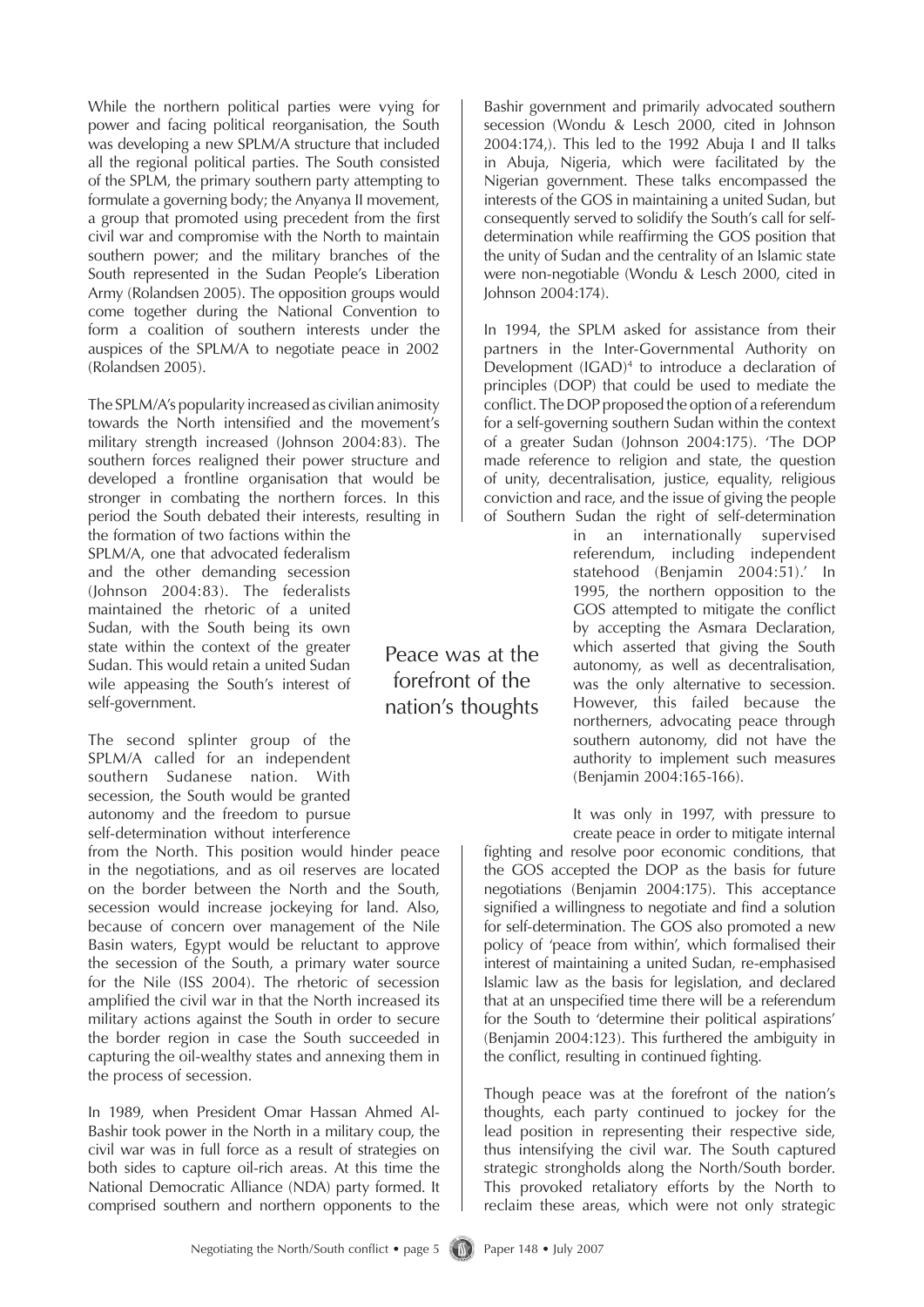strongholds, but also key access points for oil. As international oil companies from the US, the EU and China begin to bid for development and oil rights, the parties to the conflict began to associate international development with peace. The international community asserted that a viable ceasefire had to be in place before they would invest in projects, thus coupling large-scale development with peace (Benjamin 2004:159). In 1998, as oil was being used for leverage to encourage the parties to negotiate peace, the question of religious freedom again became an obstacle to peace when Osama bin Laden attacked the US embassies in East Africa (Kenya and Tanzania), prompting a US retaliatory attack on al-Qaeda in Sudan and Afghanistan (Johnson 2004:177; BBC News 1998). In 1998, President Bashir appointed a new vice president, Ali Osman Ali Taha, who further advocated Islamic law but pushed for negotiations as a result of continued international pressure and northern underdevelopment.

After the resumption of war in 1983 and the formation of the SPLM, numerous attempts were made to bring the conflicting parties to constructive dialogue. After two failed attempts with the Nigerian Peace Conferences (Abuja I and II) in 1992, the Inter-Governmental Authority on Development resumed mediation efforts in 1994. The decade long process resulted in the signing of the Machakos Protocol in July 2004 which forms a key part of the 'bundle' of Agreements making up the Comprehensive Peace Agreement (CPA). The significance of the CPA lies in the provision on wealth sharing which marks a fundamental gain for the SPLM. According to this agreement it will now (in theory at least) be an active partner in the economic destiny of the marginalized South (Jooma 2005).

In 2002, the southern parties solidified and unified their opposition to the North by signing a memorandum of understanding to join under the SPLM/A (Johnson 2004:219). This, along with the fatigue from the war, eight years of intermittent attempts at peace, assistance from IGAD, the need for economic development, and international pressure to mitigate terrorism, the GOS and the SPLM/A committed to ending the civil war through direct dialogue and to conduct a serious of negotiations. The process of developing the CPA and the formation of a new document that would govern the nation began.

On 9 January 2005 the CPA came into force and with assistance from the international community, Sudan began the arduous process of reconstruction. The CPA calls for the establishment, composition and responsibilities of a Disarmament, Demobilisation and Reintegration (DDR) Institute (CPA 2005). The UN Security Council mandated on 24 March

2005, through Resolution 1590, that the current UN Mission to Sudan (UNMIS) would be extended to assist with the implementation of the CPA and the DDR programme (UNMIS 2007). The post-conflict environment of Sudan poses a challenge to the CPA. The DDR programme was established to bridge the peace, voluntarily disarm combatants and foster development. If the nation is to move forward with peace, there must be a transition from a state of conflict to one of reconstruction.

#### **The actors and their interests5**

#### *Overview of the actors and interests*

#### **The Main Parties**

#### **Sudan**

•

- GOS Government of Sudan the North •
	- Political parties in the North o
		- DUP Democratic Unionist Party Northern Political Party ı
		- NIF National Islamic Front Northern Political Party ı
		- Umma Northern Political Party ı
- SPLM/A Sudan People's Liberation Movement/Army – representing the South
- Political parties in the South o
	- SSDF South Sudan Defence Force Southern Political Party F
	- UDSF United Democratic Salvation Front Southern Political Party (these joined the SPLM/A to work together for peace) ı

#### **International**

- IGAD Intergovernmental Authority on Development – the mediating party •
	- Neighbouring nations: Kenya, Uganda, Ethiopia, o
	- Eritrea, Chad and the Democratic Republic of Congo
- United States •
- African Union •
- United Nations •
- European Union primarily United Kingdom, Norway, Italy, Germany and France •
- Other influential nations •
- Arab League primarily Libya and Egypt •
- China •

## *The Sudanese*

#### *The North*

The dominant political parties in the North control the Government of the Republic of Sudan (GOS), which is led by President Omar Hassan Ahmed Al-Bashir. The primary negotiator from the North in the peace talks was the vice president, Ali Osman Ali Taha, assisted by Idris Mohamed Abdelgadir and Mohmed Elhassan El Fadil. The GOS power comes from three main political parties of the North: the Umma, a moderate Islamic party from the northwest of Sudan (Johnson 2004:130); the Democratic Unionist Party (DUP), a moderate Islamic party composed of intellectuals with a base in the northeast of Sudan (Johnson 2004:130), which in the late 1990s advocated peace with the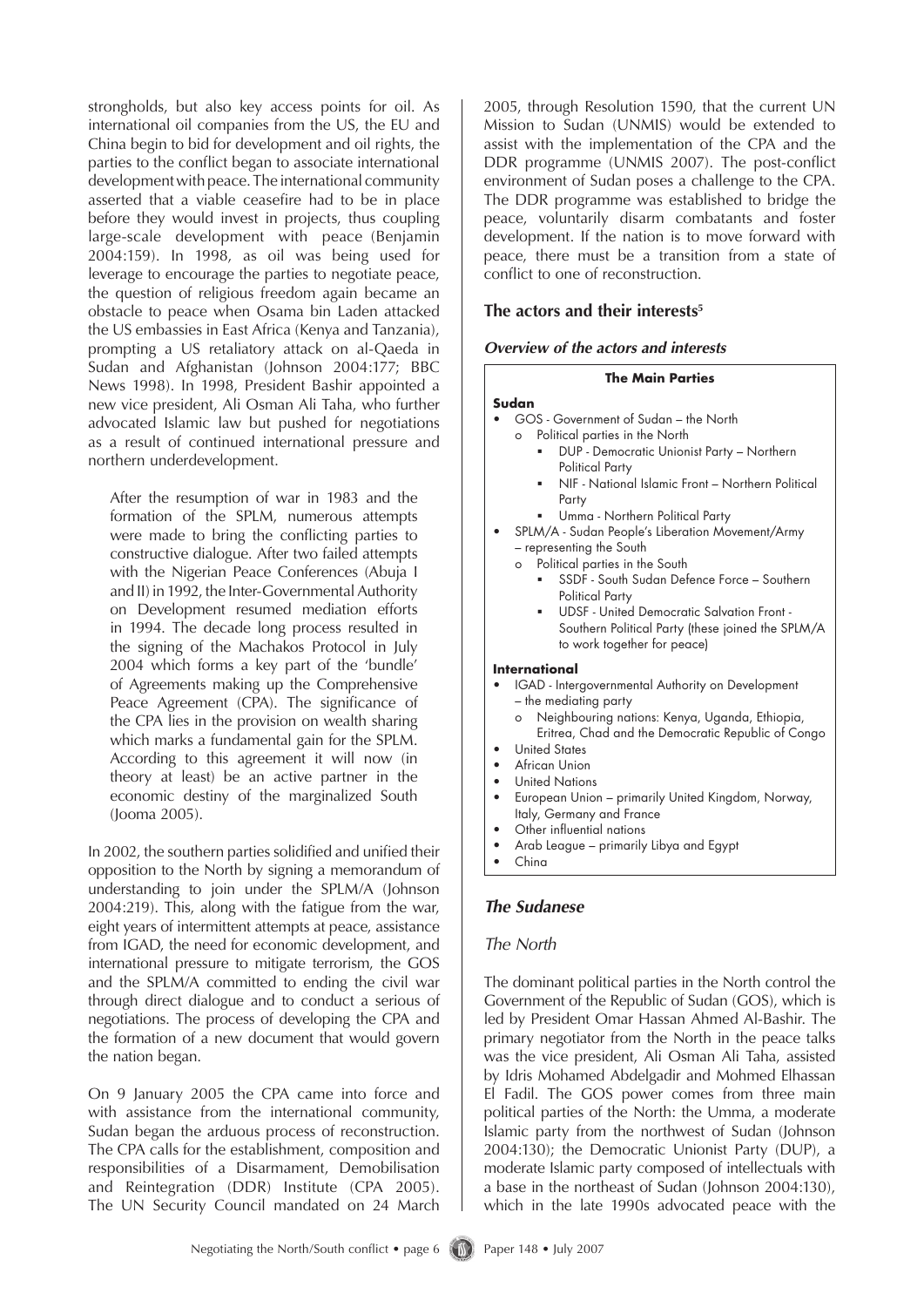SPLM/A (Johnson 2004:130); and the National Islamic Front (NIF), a hardline Islamic party that primarily advocates Islamic law (Johnson 2004:128-129).

#### *Northern interests and the GOS*

- Peace and security •
- Resources control •
- Islamic law •
- International respect •
- Avoid Terrorism Stigma of Axis of Evil •
- Economic growth/development •
- Oil/resource development •
- Sudanese unity •
- Power (political, societal, and economic) •

In the negotiations, the GOS acted for the people of the North, who affiliate themselves with Arab culture and Islam. In 2002 internal animosity towards the GOS as a result of the civil war, insecurity over international reactions to Islamic nations and the US war on terrorism, the declining national economy and the low probability of wining the war, President Bashir and Vice President Taha realised that in order to maintain a viable government they would need to appease their constituency by fostering peace with the South (Johnson 2004:164-175; BBC News 1998).

The North's primary interests were to establish peace, secure the country from being termed part of the axis of evil by the US and improve the economy (Johnson 2004:173). Their interest in maintaining control over the political process, social structures and economic institutions exacerbated the civil war. The reluctance of the North to share power with the South, created an environment of rigid governmental control and a position the North was hesitant to abandon. The North's unwillingness to part with political power stems from its own internal strife that had arisen from infighting between the dominant northern political parties (Umma, DUP and NIF). These parties have been pursuing political control over Sudan since independence and have constantly had to fight for power. Adding a fourth party to the elections threatened their political stability (Johnson 2004). In addition to maintaining power, the North promoted a unified Sudan and advocated for Islamic law to govern the nation because of its large Muslim population (Johnson 2004).

Control over oil and agriculture resources has remained at the forefront of the North's interests. The oil reserves are located on the border between the North and the South and therefore are an important interest to both parties for development. The main interest of the North lies in developing the oil fields without threats of disruption or destruction from southern guerrilla groups. It is estimated that there

are 1,6 billion barrels of proven oil reserves in Sudan (CIA 2006). The GOS interests were in developing these fields to generate economic growth; however, without a stable nation, foreign investors were wary of investment in oil wells because of possible political consequences (Johnson 2004:162). In addition, the mismanagement of the economy since independence had created deplorable conditions in the North, resulting in a call by civil society for infrastructure development and economic growth through improved economic practices and stimulation (Anderson 1999:146). The GOS interests also lie in maintaining a good relationship with the international community so that they are eligible to receive aid to improve their economic situation, exert influence in international and regional organisations, and avoid being targeted as a terrorist nation (ISS 2004).

#### *The South*

The Sudan People's Liberation Movement/Army (SPLM/A) is the majority political party in the South. It encompasses the southern regions of Northern and Western Bahr el-Ghazal, Warab, Lakes, Jonglei, East Equatoria, Central and Western Equatoria, Upper Nile, Unity, and parts of West and South Kordofan. The South is primarily Christian and tends to be ethnically more African, where the North views itself as more Arab in descent. However, the lines between the two are often blurred, as one person claiming to be Arab may in fact be darker than his neighbour who claims to be African (Johnson 2004:9). These perceptions, based on assumptions and historical ties to ancestors, create tensions and have ravaged the land in ethnic battles causing national political and economic turmoil (Johnson 2004).

#### *Southern interests*

- Peace •
- Self-governance •
- Freedom of religion •
- Recognition •
- Repatriation of refugees •
- Economic growth/developmentt •
- Oil/resource development •
- **Equality** •
- Representation in Sudan •
- Repatriation of internally displaced persons •

The SPLM/A was chaired by Dr John Garang de Mabior and assisted in the negotiations for the CPA by Nhial Deng Nhia and Taban Deng Gai. The SPLM/A is composed of a coalition of tribal groups such as the Dinka, the Nuba and the Derg. The SPLM/A became a coalition of forces advocating for the South in the negotiations (Rolandsen 2005). The South had incorporated the areas of the Nuba

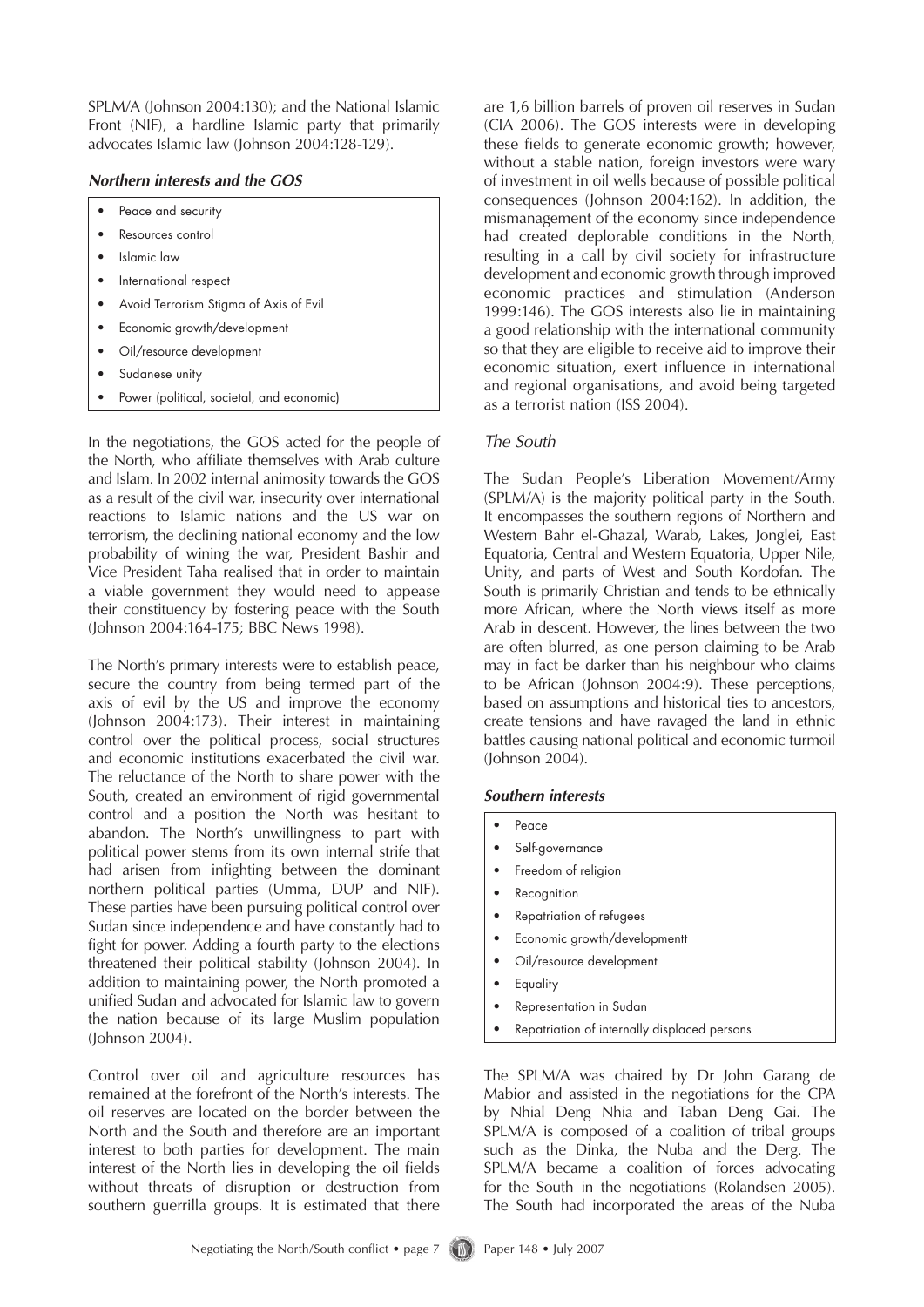Mountains and Abayei into their plight, as they were also disenfranchised by the northern power centre and were victims of the war (Johnson 2004). However, these areas have yet to decide if they belong in the North or the South, and as they are the major oil regions, they remain an area of contention in the North/South conflict (CPA 2005).

Southern Sudan's primary interests are peace, political representation and religious freedom. The South advocated for self-government, either with secession or through federalism. The South's appeal for sovereignty is based on freedom of religion, economic development, resource control and an end to human suffering (Johnson 2004). The South's interests reflect their reaction to a long history of marginalisation and a lack of development. With the North's ambition to spread Islam to the South, southerners faced persecution and discrimination, leading them to advocate for a society that allows freedom of religious practice (Johnson 2004:175).

The northern September laws were an early obstacle to peace, as the South, a predominantly Christian region, would never agree to a government run by Islamic law without any tolerance for other beliefs (Johnson 2004:175). Based on these laws and a continued repression of Christian populations, the South advocated freedom of religious practice, an entitlement articulated in the International Declaration for Human Rights and incorporated into the CPA (CPA 2005). The South had experienced extreme hardship as a result of famine and the displacement of its populations, resulting in further underdevelopment of this area rich in resources.

The South also has an interest in the repatriation of refugees and internally displaced persons (IDPs), economic investment, infrastructure development, and profits from the oil resources in the region (Johnson 2004). In the second civil war, control of resources, particularly oil, became a topic of contention as economic growth and infrastructure development were linked to capturing revenue from resources and to the region's ability to support access to these resources (Johnson 2004:151). The South's interest was in obtaining its share of the profit from the extraction and production of the resources, as well as bringing infrastructure development to the area (Johnson 2004).

The civil war gave the South the ability to assert their interests, ascertain dignity and promote selfdetermination; however, this was at the expense of economic development and civilian lives. With a repatriation of refugees, the South will gain a stronger work force and reconstruct their social structure. In addition, autonomy will provide the South with international recognition, as well as an opportunity to develop the southern economy.

## *The international actors*

#### *IGAD: The mediators*

The principal representatives of the Inter-Governmental Authority on Development (IGAD), a sub-regional economic organisation, were the president of Kenya, Mwai Kibaki, and Lieutenant General Lazaro K Sumbeiywo, who also served as ambassador and part of the Kenya special envoy; Stephen Kalonzo Musyoka from Kenya on behalf of IGAD; and Yoweri Kaguta Museveni from Uganda (CPA 2005). Sumbeiywo also served as a witness to the protocols. IGAD, which is formally composed of nations bordering the country and affected by the conflict, namely Eritrea, Ethiopia, Kenya, and Uganda (Johnson 2004:175), provided a framework for the peace agreement negotiations. In addition there were international observers to the negotiations that were considered friends of IGAD: Canada, Italy, Norway, the Netherlands, Germany, Switzerland, the United States and Britain (Adar et al 2004:50-51).

#### *IGAD: The mediators' interests*

- Peace •
- Regional security •
- Stopping terrorist threats •
- Economic/social development •
- Maintain legitimacy •
- Refugee safety •
- Humanitarian law •
- Oil/resource development •
- Power (political, societal, and economic) •
- Border control •

IGAD's interests lie in creating peace for the purpose of maintaining regional security, preventing spillover effects into neighbouring nations, developing the economy in order to expand trading relationships, and developing internal national resources to stimulate economic growth (Johnson:2004). In addition, they were concerned with refugee and humanitarian assistance in order to bring an end to the devastation caused by the civil war (Adar et al 2004:50-51). The members of IGAD are Sudan's neighbours who have experienced the war through refugee flows, arms transfers and international pressure to resolve conflicts within their sphere of influence (Johnson 2004). In mediating the conflict, their interest were to stop the flow of people into neighbouring nations, foster trade relations through the formation of trade blocks, gain the respect of the international community, and implement the DOP (Adar et al 2004).

## *The United States*

The US observers were Secretary of State Colin L Powell; Assistant Secretary for African Affairs Jendayi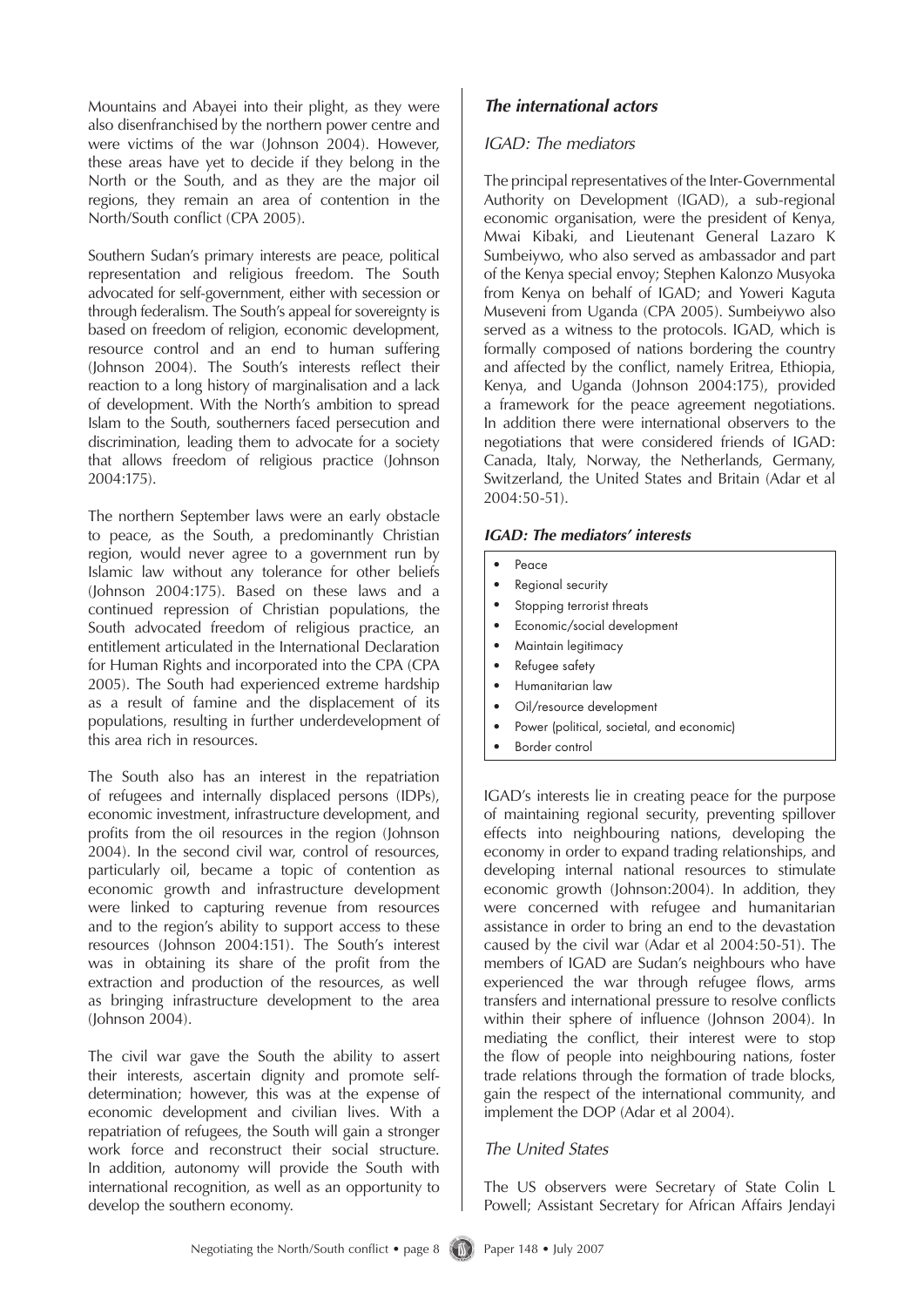Frazer; Deputy Secretary of State Robert B Zoellick; and Senator John Danforth. They all served under the authority of US President George W Bush.

#### *The US interests*

- Stop the development of terrorist cells in Sudan •
- Economic/social development •
- Democracy/representation of the South •
- Humanitarian law •
- Peace •
- Regional security •
- Regional influence •
- Trade relations •
- Border control •
- Refugee safety •
- Border control •
- Oil/resource development •

The primary interests of the US were in maintaining regional security and peace in the area. Within the context of the war on terrorism, the US interest was to stop the development of terrorist cells in Sudan and the spillover effects of Islamic fundamentalism (Adar et al 2004). US support for the negotiations stemmed from its concern with the development of terrorist organisations in Sudan, and as a party to the talks they were able to exert influence over the possibility of a larger confrontation in the area. Through helping to achieve peace, alleviate human suffering, developing the economy and repatriating refugees, the US worked to gain credibility and influence in the region.

#### *UN and AU interests*

The events of September 11 and the war against terrorism gave a new focus to American efforts in the region, but there are two tracks to the American approach, which are not necessarily connected: the international assault on Usama bin Ladin's al-Qaida network and terrorism generally, and the search for areas of negotiation between the government of the Sudan and the SPLA. The President's special envoy on the Sudan, former Senator John Danforth, has not been involved in the former; yet it is over the issue of terrorism that the US has exerted most pressure on Sudan (Johnson 2004:175).

In addition, the US would like to gain access to oil extraction rights, improve trade relations with Sudan, and counteract China's growing influence in the country (Adar et al 2004).

#### *Supporters of IGAD: The UN, The AU, The EU, China and other influential nations*

The African Union and the United Nations were observers to the IGAD-mediated Sudanese talks. The international and regional organisations that worked to encourage the negotiation of a peace settlement were represented by AU Chairman Alpha Oumar Konare; UN Secretary General Kofi Annan; the Secretary General's special adviser, Mohamed Sahnoun; and UN Special Representative of the Secretary General Jan Pronk. In addition to these highlevel observers from the international community, the EU was represented by the Minister of Development and Co-operation, Charles Goerens; Italy's Deputy

| Peace<br>$\bullet$                       | Refugee safety              |
|------------------------------------------|-----------------------------|
| Regional security<br>$\bullet$           | Humanitarian law            |
| Stopping terrorist threats<br>$\bullet$  | Oil/resource development    |
| Economic/social development<br>$\bullet$ | Representation of the south |
| Trade relations<br>$\bullet$             | Maintain legitimacy         |
| Water security<br>$\bullet$              | Border control              |
| The EU interests                         | China interests             |
| Peace<br>$\bullet$                       | Oil access<br>٠             |
| Development<br>$\bullet$                 | Peace<br>$\bullet$          |
| Oil access<br>$\bullet$                  | Development<br>٠            |
| Human Rights<br>$\bullet$                |                             |
| Interest of other influential nations    |                             |
| Peace                                    | Refugee repatriation        |
|                                          |                             |

- Regional security •
- Stopping terrorist threats •
- Economic/social development •
- Trade relations •
- Humanitarian law
- •
- Oil/resource development •
- Border control •
- Working relations •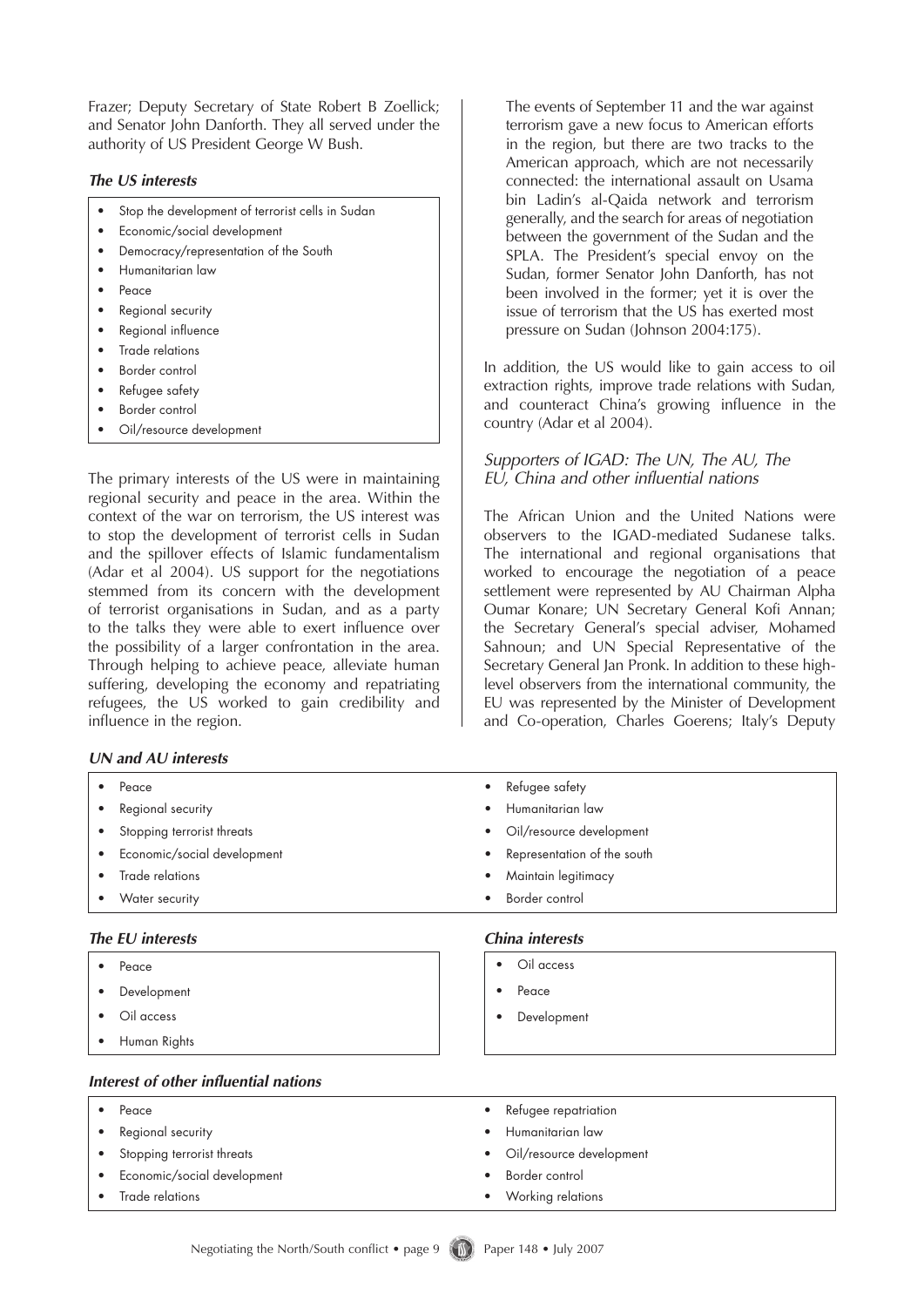Minister of Foreign Affairs, Senator Alfredo Mantica; the United Kingdom's and Northern Ireland's Secretary of State for International Development, Hilary Benn, under the authority of Prime Minister Tony Blair; and Norway, which was represented by Special Envoy Fred Racke and Minister of International Development Hilde F Johnson, who also served as a mediator. AU Secretary General Dr Salim A Salim from Tanzania, who advanced the idea of federalism, which was initially introduced in 1992 at the Abuja talks by the president of Nigeria, Ibrahim Babangida, represented the AU.6

The AU and UN interests were interconnected in that they both advocated for achieving peace, alleviating human suffering, maintaining regional and continental security, and asserting their roles as influential forces in Africa to maintain peace. They also had an interest in monitoring regional terrorist activities in order to circumvent, through regional dialogue, US antiterrorist tactics for preventative war (Adar et al 2004). The AU was interested in resolving the conflict from within the context of Africa, while the UN played a supportive role in supervising the negotiations. The UN and the AU represented the interests of the international community. The UN was given authority by the Security Council and the UN member states to participate in offering solutions for the civil war. The members of both organisations had a vested interest in economic development, oil extraction, regional water security, the development of trade relations, refugee repatriation and regional stability in all facets of society (Johnson 2004). Their interest in border security and maintaining human rights stemmed from their desire to increase their legitimacy in representing the concerns of the international community and as a protectorate of civil society in the context of war (Johnson 2004).

EU interests revolved around assisting with 'issues of humanitarianism, human rights, terrorism, multiparty system and the war in the South (Adar et al 2004).' China's primary concern was to gain access to oil in Sudan. In order to develop the oil fields they needed to secure peace so that the infrastructure that would be built around oil extraction facilities could be secured (Adar et al 2004). In addition, without a resolution to the conflict the greater international community was becoming restless, particularly the US, which threatened to impose sanctions limiting international access to resources in Sudan. Together with the US, Britain and Norway took on roles as facilitators to draft agreements and to formulate a working document leading to the Machakos Protocol (Johnson 2004:175).

## *The Arab League, principally Egypt*

Egypt's historical relationship with Sudan and its key position in North African politics gave it a vested interest in ensuring regional stability. The Egyptian Minister of Foreign Affairs, Ahmed Aboul Gheit, represented the country. The League of Arab States, principally Egypt and Libya, maintained a working relationship with the negotiators through their representative, Amre Moussa, who presented their interest of keeping Sudan in the Arab sphere of influence (Johnson 2004:176).

#### *The Arab League and the interests of Egypt*

- A united Sudan •
- Water security and control over the Nile •
- Regional security/stability •
- Oil/resource development •
- Economic/social development •
- Maintaining a positve relationship with the US regarding the war on terrorism •
- Refugee safety •
- Peace •
- Humanitarian law •
- Trade relations •
- Representation of the South •
- Border control •

The interests of the Arab League stemmed from maintaining a united Sudan that would remain within the Arab regional organisation and the power to exert influence over the South, where the Nile waters gain their capacity to feed the lower Nile and the waters of Egypt (Adar et al 2004:63). They were also interested in maintaining a positive relationship with the US regarding the war on terrorism and promoting regional economic development in order to foster new trading partners and improve the regional infrastructure for future growth in the area (Adar et al 2004).

## **Options for peace**

The major obstacles to peace were the question over the role religion should play in the National Government, the self-determination of the South through either secession or federalism, and the wealth-sharing of the nation to further economic development. These were coupled to the formation of a ceasefire and the question of decommissioning forces and integrating combatants in a single army. To address the root causes of the civil war, the parties needed to separate the issues in order to negotiate the interests independently rather than compromising one interest for another. The option that was pursued was the use of single-text documents to formulate multiple working papers that would examine the options for each area of interest.

## *Religion*

The interest of the north to convert the South to Islam and to implement Islamic law in the national constitution proved to be a major point of contention in the negotiation process. Through the politicising of Islam and the adoption of Sharia law (principles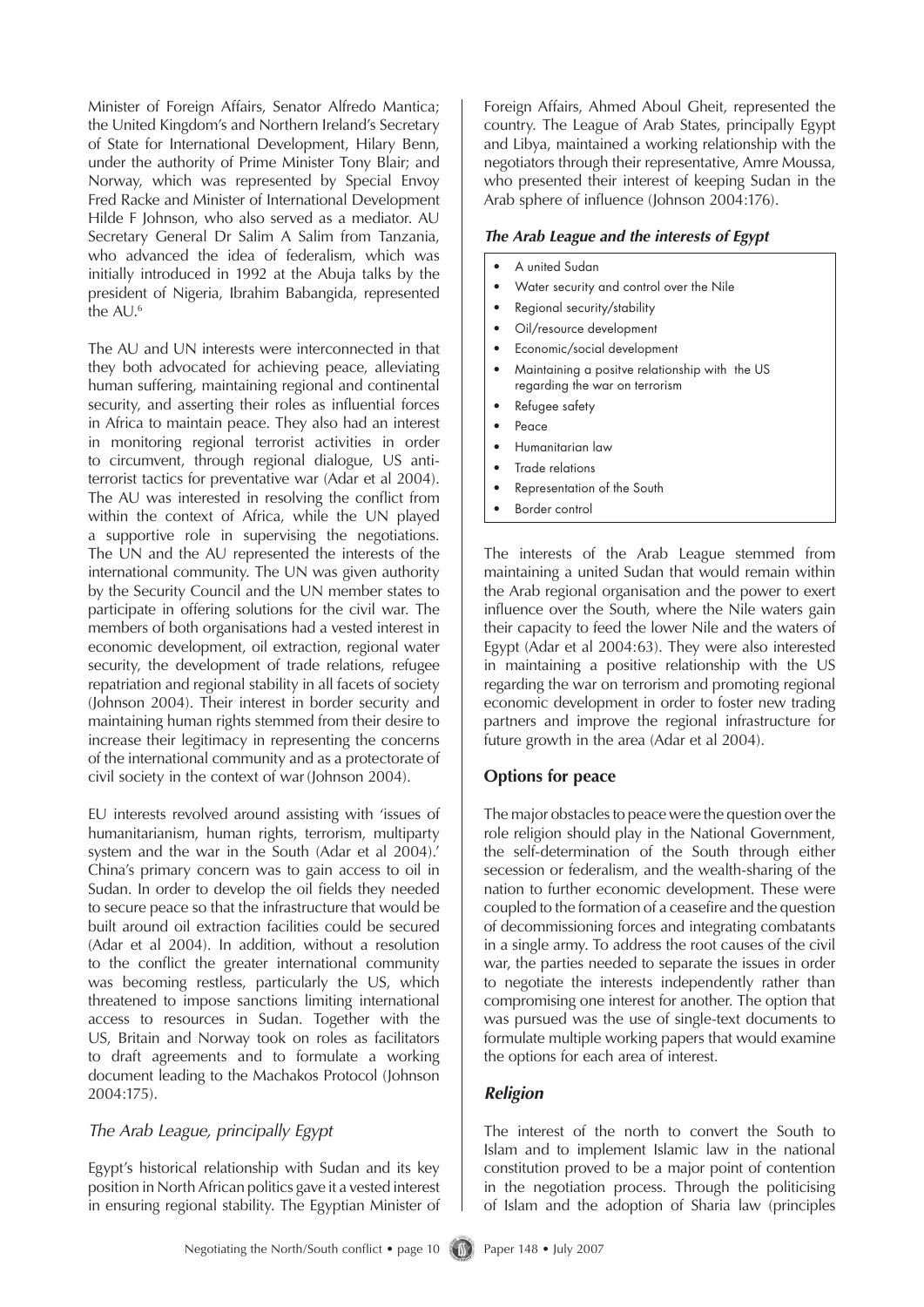of how one should live based on the Koran) political parties were able to use Islam as a political tool to unite Islamic factions, such as the Sufi Brotherhood, to gain political power in Sudan (Johnson 2004). Power struggles over religion continued in each region throughout the conflict. Religion was used as a political tool to develop political power, but was often detrimental to interstate agreement, as inter-religious fighting took place. There was the option to table the topic of religion at a later date, when there was a cessation of military operations. Another option would be for the North to concede on the religious issue while the South offered, in exchange, unity but with self-governing principles. The South would therefore have a reason to remain part of Sudan while obtaining the right to representation and worship. In addition, the North had the option to acknowledge, through a national decree, the South as Christian and from this formulate an exemption from the Islamic law system based on family religious history. The national constitution would, however, continue to be based on Islamic law with the possibility of a good faith gesture that would repeal the September laws and create less stringent Islamic regulations.

During the negotiations, an option to resolve the question of religion was advanced by the former Nigerian president, Olusegun Obasanjo, who suggested that the nation should put into federal law, the option for local government to apply Islamic law (Anderson 1999:104). This would appease the Muslim populations by continuing to support Islamic law in predominantly Muslim communities, while supporting the South's interest in religious freedom and tolerance. The parties decided to include in the final CPA a provision that stated that there would be freedom of belief and worship throughout the nation. This would leave religious law up to each region (CPA 2005).

#### *Governance*

The SPLM/A option for self-government was either secession or the establishment of a federal system that would give the South representation and autonomy within its region. The North, as mentioned above, was interested in keeping Sudan unified and thus agreed to a power-sharing system. Under the Addis Ababa Agreement, the first option for the South, namely to send an elected leader to liaise with the North while governing the South, was again put on the table in the negotiations for the CPA (Johnson 2004:39-41). This concept was expanded to include the provision that the president could be from either the North or the South and that there would be two vice presidents, one representing the North and one representing the South. The principal vice president would be from the opposing region from that of the elected president in order to balance the representation in government (CPA 2005). The country would elect a president from any party of the nation and be assured

representation, as the opposing regions would be allocated the position of the primary vice president. This was established in the CPA within the context of the Power Sharing Protocol between the North and the South (CPA 2005). The parties agreed to try this arrangement for an interim period of six years as an option to maintain unity, but with a clause for separation if unity further disenfranchised the South. 'The option of independence for the South was reconfirmed [in the Machakos Protocol, CPA 2005], but the option for a secular state for the whole of Sudan was removed; non-Muslims living in the north would still be subjected to Sharia law' (Johnson 2004:179). This clause in the CPA encompasses both self-governance and religious practice through division of the country into federal regions and maintaining that the predominantly Muslim areas would remain under Islamic law. Another option for the autonomy of the South would be to allow them secession, but with the stipulation that they remain in an economic and regional block with the North. The parties could also create a framework establishing an interim period for the GOS to demonstrate its commitment to the South. If the North were to renege on the agreement, the South would have the authority to call a referendum and vote to secede. A contingency clause could be added to the agreement to ensure that all parties follow through on their commitment.

## *Development and the economy*

In the wake of the economic crisis, the international community proposed the option of linking peace with development assistance. Egypt, with the support of Libya, in 1999 proposed coupling humanitarian assistance with the formation of a ceasefire, declaring that once peace was established, negotiations for aid would follow (Johnson 2004:176). However, this was dismissed, as it would have created a greater humanitarian disaster and increased opposition in the South because of its negative impact on civil society. As the North and the South came to terms with the realisation that the civil war had paralysed the national business infrastructure, they reached consensus that without peace the nation could not advance. When the parties realised their need for international financial support, the option of tying peace to assistance was used by the international community to link development programmes with peace, thus bring the parties to the table.

In the advent of secession, natural resources could be divided in three ways: the oil areas could be under joint custody; they could be developed and administered by one party and then the proceeds would be divided among the North and the South under a negotiated percentage; or they could be allocated to each nation. If the nation remained united under a federalist system, the revenue from natural resources could be divided provincially or regionally to distribute the wealth to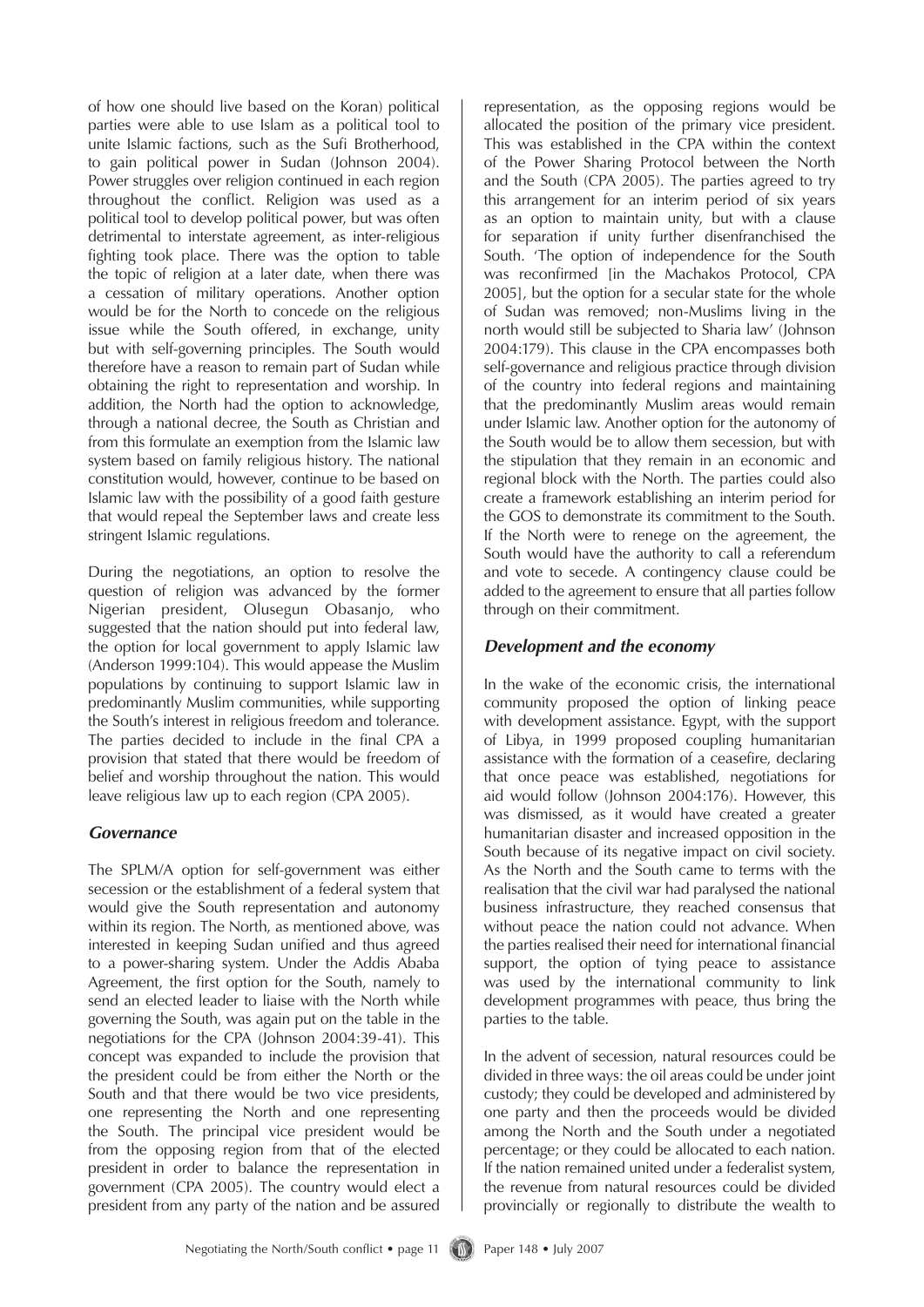each district. The North would receive 50 per cent, the South 42 per cent, and each producing district two per cent, as pointed out below. This would provide for the distribution of revenue from natural resources (wealth-sharing), meeting the interests of the parties and keeping the nation united.

#### *Other noteworthy options*

The US used the events of September 11 as leverage over the GOS. President Bashir did not want to be deemed a part of the axis of evil, thus it was in his and Sudan's interests to negotiate and appear to be officers of peace (Johnson 2004:177). The US option to use military force would have been threatened if the nation continued to engage in civil war.

Below is a list of options that the parties used to demonstrate to the international community their commitment to peace:

- Integrate the military under a joint command to ensure the demobilisation of forces
- Establish a plan to repatriate and resettle refugees with the assistance of the international community, utilising UN reintegration programmes
- Foster education programmes about refugees in the southern provinces •
- Work with neighbouring nations to ensure safe passage back to Sudan •
- Inform refugees about peace
- Rehabilitate the infrastructure by building schools, public facilities and roads

## **Best alternatives to a negotiated agreement7**

#### *Overview of BATNAs*

| GOS                   |                         | Continue fighting                                                                                                |  |
|-----------------------|-------------------------|------------------------------------------------------------------------------------------------------------------|--|
|                       | SPLM/A                  | Continue fighting                                                                                                |  |
| <b>IGAD</b> mediators |                         | Walk away and allow<br>fighting to continue                                                                      |  |
|                       | International community |                                                                                                                  |  |
|                       | UN and AU               | Sanctions/blame and shame/<br>send in peacekeepers/<br>revocation of international<br>stature/look the other way |  |
| $\Omega$              | US                      | Use military force/NATO                                                                                          |  |
| $\circ$               | Libya and Egypt         | Use military force/support<br>one party in fighting (Arab<br>League)                                             |  |
| O                     | Neighbouring nations    | Support one party in<br>fighting                                                                                 |  |

## *The North*

The best alternative to a negotiated agreement (BATNA) for the GOS was to continue fighting. The GOS would need to seek outside assistance, primarily from their Arab partners, in order to win the war against the separatist movement in the South. Though this is

preferable and a better alternative to having the SPLM/A take over the government, a continuation of civil war would raise the death toll and foster turmoil throughout the country. If the negotiations did not yield a positive response to their interests, the GOS could resume fighting and work to defeat the South in a new civil war. This would result in deteriorating economic conditions through the underdevelopment of agricultural lands because open space would be used for battle and landmines. A continuation of the civil war would also threaten the development of the oil fields and would detract from international development assistance. In addition, with continued human rights violations and the inability to mitigate conflict, the standing of the GOS in the international community would decline. This was demonstrated in the revocation of their appointed AU chairmanship in 2006 over matters pertaining to Darfur (BBC News 2006). A new eruption in the North/South conflict would further degrade their international standing. An escalation in the war could also threaten the White Nile and access to water, thus bringing international actors into the civil war, heightening the casualties (Adar et al 2004:63).

## *The South*

The BATNA of the SPLM/A was to continue fighting. If the North was unwilling to compromise on religious issues, wealth-sharing, and self-determination, the South's best option would be to return to fighting and attempt to serve their fundamental interests through war. However, this would further internal strife within the region over continued disenfranchisement and underdevelopment, promoting a breakdown in the SPLM/A alliance. The war would continue to cost lives and limit access to basic necessities, thus exacerbating famine-like conditions in seasons of failed crops. A continuation of the war would further reduce access to resource development and would increase the number of displaced persons in the country. The war would also force people to take refuge in neighbouring countries where refugees have resided since the start of the war, furthering tensions with border areas and destabilising the region. If the South were to declare secession, a new civil war would ensue.

## *IGAD*

The BATNA for the mediating party, IGAD, was to leave the negotiations if either side was to remain positional, revert to war, and/or revolt against the mediators. Since IGAD is composed of neighbouring nations and regional destabilisation and border security would be compromised if the war continued, walking away would undermine their interests in regional security. However, if the parties are unwilling to negotiate in good faith, it may be better to walk away and resume talks at a later date, when the parties are wiling to work towards peace. IGAD could also choose to support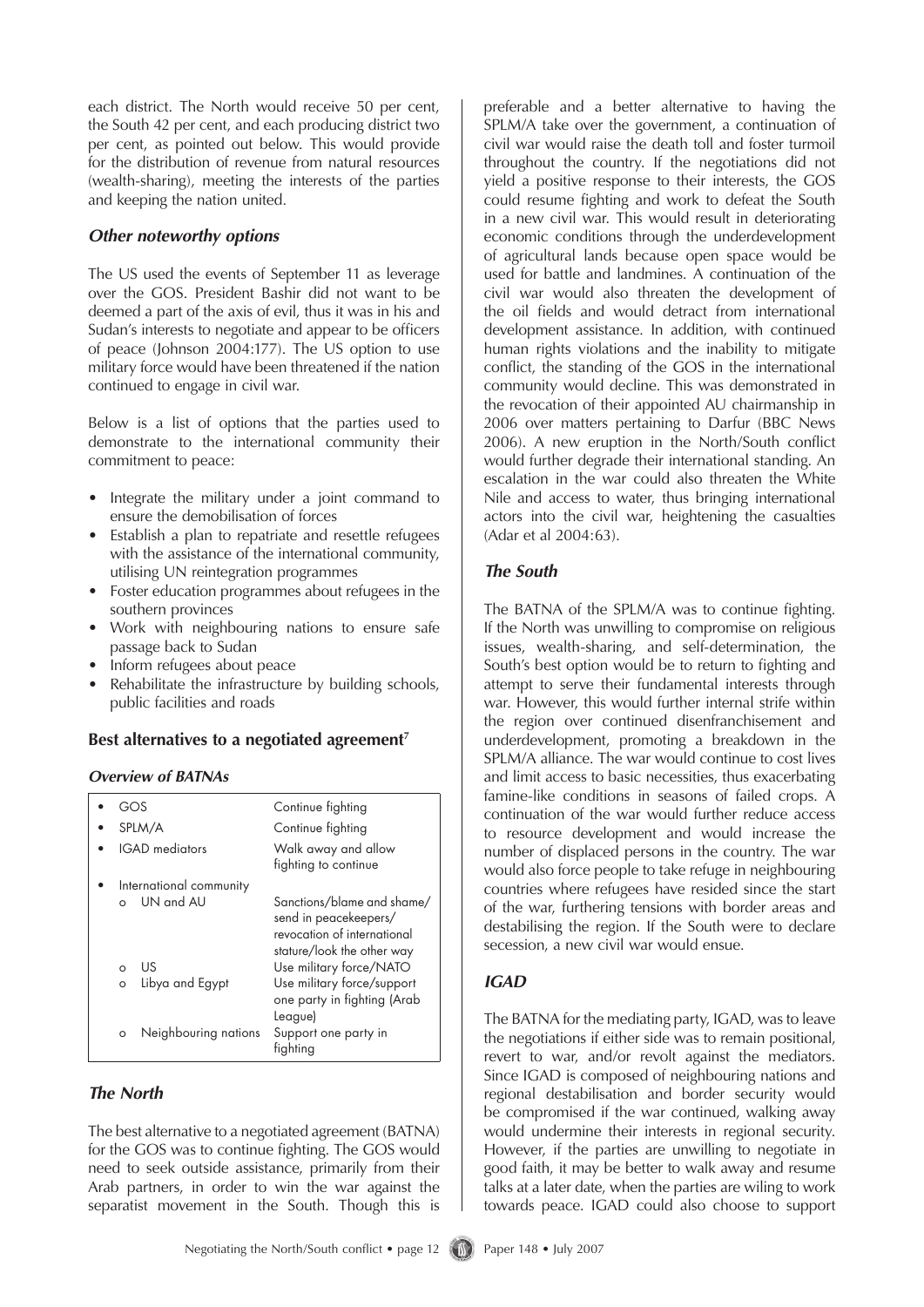one party in the civil war and disengage from the peace process.

## *The US*

The US BATNA was to walk away from the negotiations and pursue military action in the region in the event that terrorism became a threat in the country. The US could also impose sanctions, which may have undermined their credibility as a result of the humanitarian crisis that might occur. Also, the lack of foreign direct investment opportunities for US companies may have had political consequences on a national level. The US could use its leverage to facilitate a regional block that raises awareness about the civil war. In addition, the US had the option to deal only with one side in all facets of development and politics.

#### *The AU, the UN and the international community*

The international community's BATNAs were based on a 'blame and shame' campaign that included options to:

impose sanctions, generate detrimental media reports, remove international and regional representation and the option to look the other way and talk with the representing parties as separate entities. The last option may have helped to bring the parties to the negotiating table, because when dialogue is facilitated and relations are maintained, there is a greater chance to develop influence and pursue shuttle diplomacy.

Sanctions would have exerted pressure on the government, but may have limited the prospects for oil development and could increase human suffering, which would cause a need for increased outside

assistance. In addition, oil sanctions would require the consensus of the entire international community, and both China and the EU's interests conflicted with this option (Johnson 2004). Therefore sanctions may not have been effective in ending the civil war. The international community's other BATNA, to militarily separate the two parties, could potentially bring peace to the region, but may also have had adverse consequences and exacerbated the civil war.

## *The Arab League and Egypt*

Egypt's and the Arab League's BATNA, based on their interest to keep Sudan unified, would be to take military action in the South (Johnson 2004:176). The Arab League was likely to take military action if the South was to secede and the fate of the Nile waters was in question: Egypt would most likely have sent troops to protect access to the White Nile (ISS 2004).

The past precedent from internal Sudanese documents to international charters served as the foundation for negotiations

## **Objective criteria and the precedent for peace**

The past precedent from internal Sudanese documents to international charters served as the foundation for negotiations and as a catalyst for the initial framework for the CPA. The historical documents formulated throughout the independence of Sudan served as a basis for options for peace. Though they played a role, demonstrating frustrations as well as examples of shared interests between the North and the South, the previous agreement and regulations were only rough outlines that would need to be reinvented in order for the nation to negotiate for their common interests rather than their positions.

The initial constitution of Sudan recognised the right of the Sudanese to self-determination and originally, though minimally, granted power-sharing to all parties of Sudan (Johnson 2004). The primary position the North had regarding Islamic law was strictly articulated in the September laws, which were used by both parties to gain power, by the North as an example of historical legality in the country and by the South as

an example of the oppressive measures used by the North to marginalise the South. Past agreements such as the Koka Dam Accord and the Addis Ababa Agreement were used as examples of the parties working together and were brought to the table as catalysts for negotiations. They served as models for sharing government as well as a formula to enact a ceasefire.

The CPA and its protocols were the actual documents that were negotiated and signed by the parties. They articulated the options of the parties for peace.

The Sudanese documents were supported in the negotiations by international charters and conventions that clarify human rights and give authority to international organisations to intervene in nations on behalf of its citizenry. Sudan is also a signatory to these international regulations and therefore must adhere to their rules. Members of the international community must abide by their own sovereign interests and act within their constitutions and governmental mandates, and they are given precedent to take action within Sudan. Listed below is a sampling of the documents used to give validity to the negotiations and to examine the parties' interests.

- **Transitional Constitution of Sudan 1956** Set the precedent for the control of the government by the North, while recognising the self-determination of Sudan and including all political parties in the legislative body (Johnson 2004:26) **•**
- **September laws 1983** A set of Islamic principles that were to strictly govern Sudan through Sharia **•**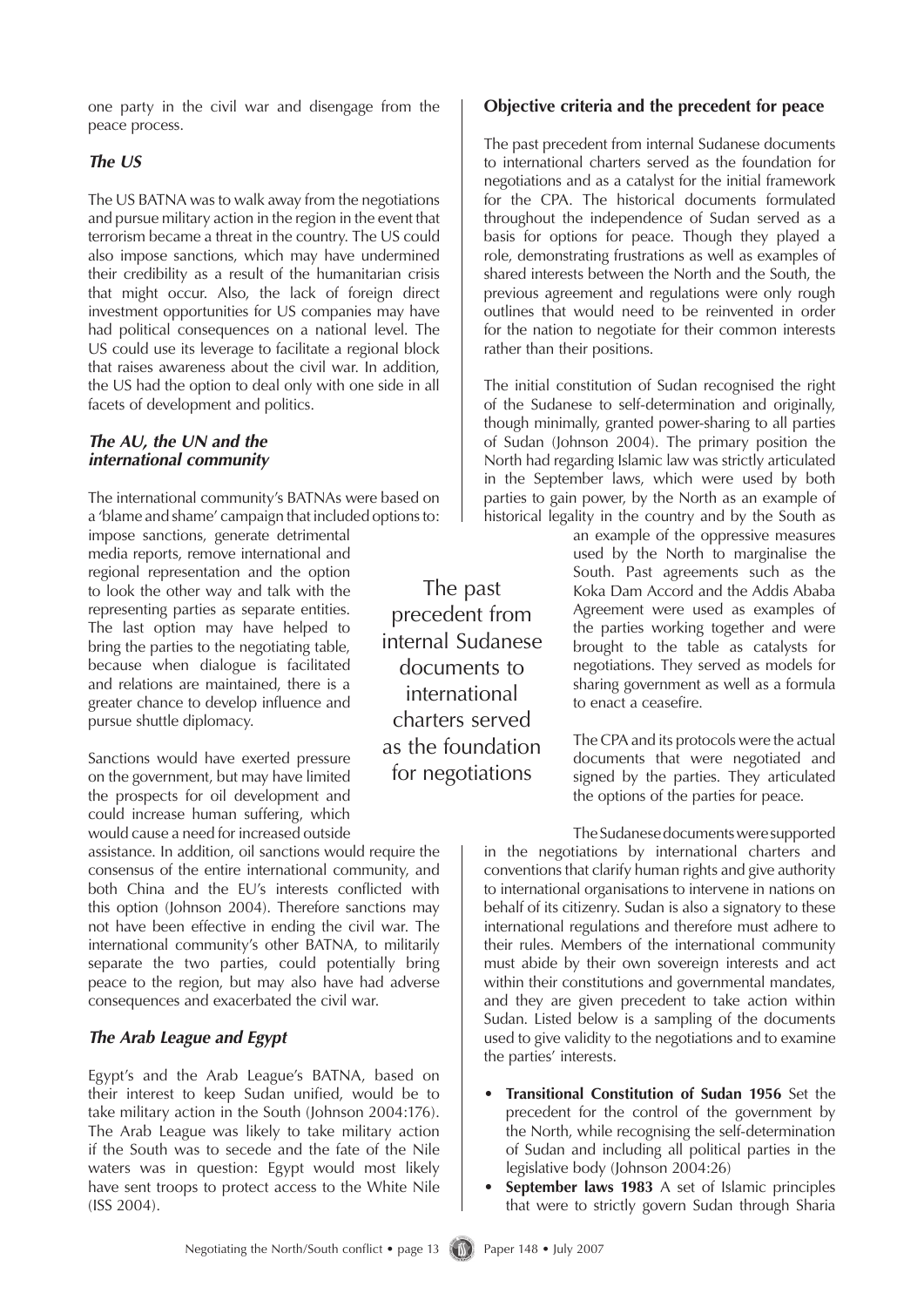law. 'Numayri's [President of Sudan, 1969-1985] introduction of the Islamic "September laws" of 1983, including implementation of Islamic punishments, such as amputation of limbs for theft and flogging for alcohol consumption, was an effort to exploit religion to undermine opponents' (Anderson 1999:13)

- **Koka Dam Accord 1988** A meeting between the GOS and SPLM/A that set the conditions for a revocation of the September laws, a lifting of the state of emergency, the establishment of pacts with Egypt and Libya, and for steps that would lead to a ceasefire (Anderson 1999:74) **•**
- **Addis Ababa Agreement 1972** The first peace agreement between the North and the South. Was established in 1972 and set up grounds for the southern militia to be absorbed in the national government while maintaining power within the presidency for all of Sudan (Johnson 2004:41) **•**
- **National Convention 1994-2000** The platform that formed the basis on which the South formulated its authority. The National Convention met throughout the period 1994-2000 to discuss the law of the new Sudan. Through this they established the National Convention resolutions, which set up an outline for formalising the SPLM/A into a governing political body for the South. This was followed by the draft constitution, which set up an elaborate structure for the SPLM/A. Though it was formally referenced as precedence, it was never formally adopted. This, in turn, was followed by the Peace Through Development doctrine, which was used to formalise the organisational structure of the SPLM/ A and move the organisation forward as a political party. The South organised itself into a cohesive body that advocated for all southern groups under the auspices of the SPLM/A. Prior to this, fighting and political jockeying had created a multitude of parties divided along ethnic lines and military stance. The National Convention solidified the South and set up a governing system for southern parties. This cessation of fighting allowed the South to come to the negotiating table in 2002 with a unified voice (Rolandsen 2005) **•**
- **Declaration of Principles 1994** 'The IGAD Declaration of Principles which is accepted by both parties defines the north and the south of the Sudan according to the administrative boundaries inherited from the Anglo-Egyptian colonial rule on January 1st, 1956. According to those boundaries the three areas, the southern Blue Nile, the Nuba Mountains and Abyei are integral parts of the northern Sudan. Hence, they are outside of the mandate of the IGAD initiative for peace in Sudan … The Machakos Protocol signed by both parties in July, 2002 again defines the north and south of Sudan according to the boundaries left by the Anglo-Egyptian rule in 1956' (Ahmed 2004). Established, with the assistance of IGAD (1994), the right of the South to pursue self-determination **•**
- **Juba Conference 1947** A conference held by the British which secured the South's participation in the Legislative Assembly. This furthered the segregation of the South from the North, however, as it continued the colonial rule that the South would be represented in the North, yet power remained in the North. The North claims this conference as a precedent for remaining united (Johnson 2004:25) **•**
- **The six protocols of the CPA, 2002-2004 •**
	- **The Protocol of Machakos** The Machakos Protocol signed on 20 July 2002 was hailed as a major step towards peace (as it was a framework for future discussions about peace), resolving the issue of selfdetermination and state and religion (CPA 2005) o
	- **The Protocol on Security Arrangements**, signed on 23 September 2003, established a joint force for the military and articulated ceasefire arrangements (CPA 2005) o
	- **o** The Protocol on Wealth Sharing, signed in Naivasha, Kenya, on 7 January 2004, outlined the division of natural resources within the nation (CPA 2005)
	- **The Protocol on Power Sharing**, signed in Naivasha, Kenya, on 26 May 2004, explicitly outlined a new government structure (CPA 2005) o
	- **The Protocol on the Resolution of Conflict in Southern Kordofan/Nuba Mountains and Blue Nile States**, signed in Naivasha, Kenya, on 26 May 2004, discussed the inclusion of the Nuba Mountains and Blue Nile states in the CPA and formulated options for selfgovernment for these regions (CPA 2005) o
	- **The Protocol on the Resolution of Conflict in Abyei**, signed in Naivasha, Kenya, on 26 May 2004, discussed the inclusion of Abyei state in the CPA and formulated options for oil-sharing for the nation (CPA 2005) o
- **UN Mission in Sudan, Mandate** United Nations Security Council, Resolution 1590, S/RES/1590, 24 March 2005 **•**
- **US Foreign Policy** National security interests, the **•** war on terrorism, and the State Department's policy recommendations and mandate in Sudan
- **The AU Charter and Policy in Sudan 2002** The AU, within its mandate, has the authority to intervene in a member nation if it is in violation of the principles of the AU charter, which includes human rights laws (AU website) **•**

## **Negotiating the CPA**

A permanent cease-fire and power sharing protocol that was remaining to realize lasting peace in Sudan was finally signed last night at a ceremony held in Naivasha. President Omar El Bashir and Dr John Garang, Sudan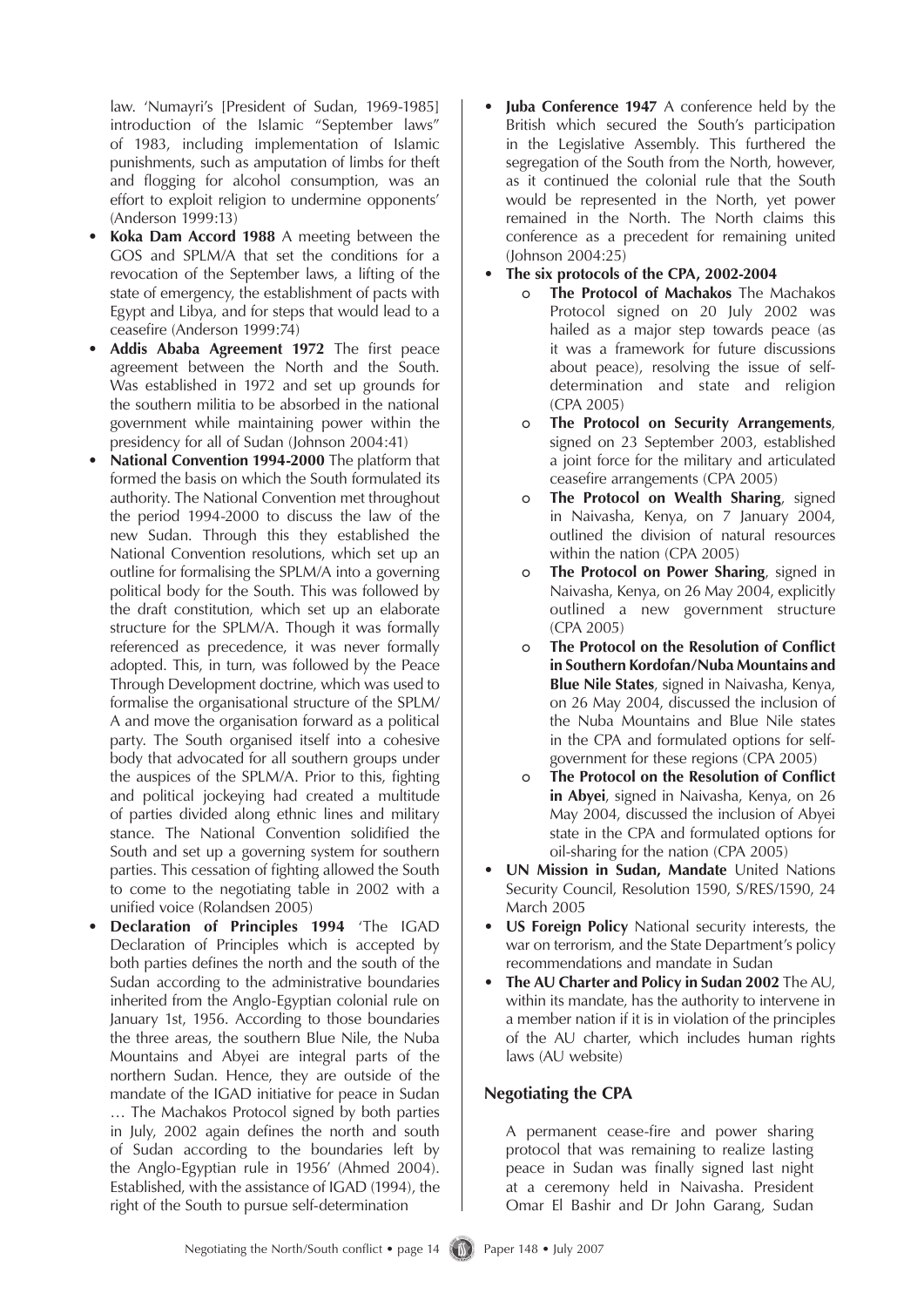first vice president Osman Taha, South African President Thabo Mbeki and Vice President Moody Awori were present. The protocols signed were on three contentious areas and were on the integration of the SPLA into the national army, permanent cessation of hostility and implementation modalities of the peace agreement. The rest of the protocols, key among them power and wealth sharing, had already been signed. Mbeki, in his brief speech, said it was now the obligation of African countries and the international community to help Sudan to realize lasting peace (Ramani & Murimi 2005).

#### *Strategies and processes*

- **Track II: •**
	- o Back-channelling
	- o Shuttle diplomacy
	- Deconstructing underlying interests o
- **Linkage:** Infrastructure and resource development with peace **•**
- **Ripeness:** War fatigue **•**
- **Track I: •**
	- Face to face o
	- **Mediators** o
	- Use of single-text documents o
- **Neutral Negotiating Ground:** Kenya **•**

In 1955, with Britain eager to withdraw and civil war erupting, independence was thrust upon the Sudanese. Sudan became a nation not through national consensus or constitutional decree, but rather through a handover of power to the North (Johnson 2004:29). It was not until the finalisation of the CPA in 2005, and the creation of its preceding protocol, that Sudan truly established a national manifesto that outlined the principles and underlying precedent to govern the nation.

The initial appeal for a resolution of the North/ South conflict was instigated at the granting of independence in 1955. As issues remained unresolved and interests unmet, the re-emergence of violence sparked increasing calls from within the country as well as from neighbouring nations to end the war. However, throughout the second civil war, negotiations were slow to commence, as both parties were caught up in cold war politics. The multitude of conflicts in the surrounding nations impacted on Sudan as arms transfers passed through the nation and international actors sought spheres of influence within the continent.

#### *Track II negotiations*

As the civil war in Sudan spiralled out of control and the effects of the conflict began to impact on the entire region, neighbouring nations and the broader

international community represented in the UN called for peace. In the 1990s, the negotiation process began with the first meeting of the parties through shuttle diplomacy. Leaders from Nigeria, Uganda and Egypt held talks with individual representatives to try and determine the underlying interests of each side. This Track II diplomacy option not only helped each region to uncover its interests, but also helped establish the need for negotiations and peace. Through dialogue, international actors like IGAD and Nigerian President Ibrahim Babangida were able to find common interests on which to base the negotiations.

#### *Linkage*

The parties began to broach the subject of a mediated negotiation as Sudan's infrastructure became severely impaired. One of the main ways in which the UN assisted in bringing civil society into the realm of negotiations was to link peace with the development of the entire country. The international donors, particularly the US, began to decrease their investment in infrastructure and development programmes in Sudan in order to demonstrate the true cost of war on the national economy. The primary reasons for the international communities' withdrawal of funds were based on the fact that 'the UN agencies willingly embraced the strategy of linking rehabilitation, development and peace. Their programs in the Southern Sector, with a general failure to recognise that relief for conflictaffected populations arises from the impact of war, not from structural food deficits (Johnson 2004:159).' This fostered a demand from civil society for a resolution to the conflict when the nation's economic degradation became apparent and the need for outside assistance was realised.

#### *Ripeness*

With the fatigue of war, the two parties acknowledged the toll that the conflict had taken on the nation in economic degradation, loss of international credibility and human suffering. The GOS and SPLM/A were ripe to negotiate. They came to terms with the idea that neither party would win the war and that their best alternative was to negotiate face to face in a Track I dialogue. IGAD's role as a mediator initially was to bring the parties to the table. IGAD exerted leverage through dialogue with the parties and communicated the dire needs of the nation, cessation of international assistance, and the likely military response of the international community if the nation did not come to terms with its civil war. The neighbouring countries incorporated in IGAD were concerned with regional stability and the pressing refugee issues that threatened their security. With the threat of potential terrorist developments in Sudan and thus the potential for US military action in the region, the concern over foreign interference, further persuaded the parties to come together.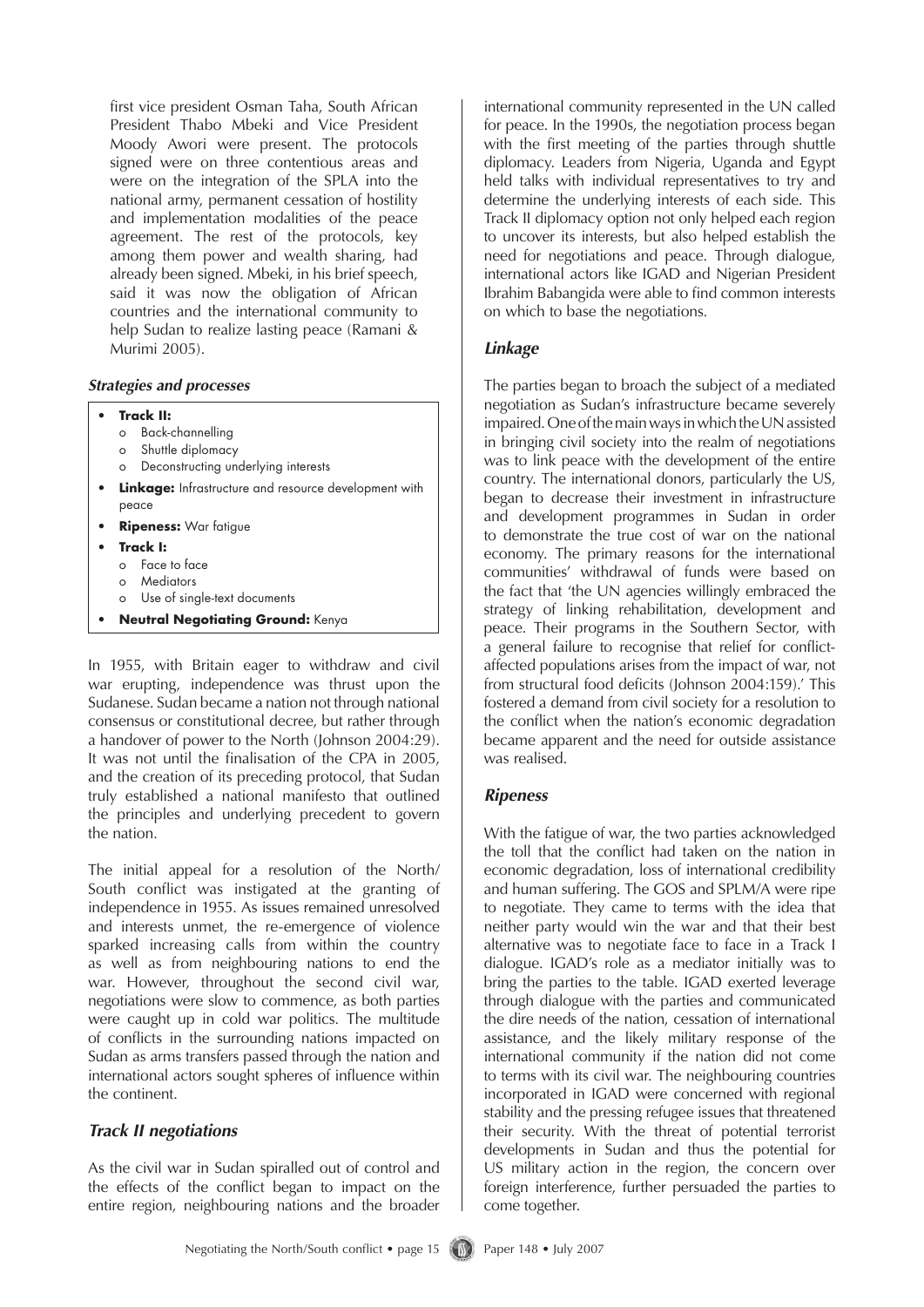## *Track I negotiations: Paraphrasing the CPA8*

#### *Machakos Protocol*

The Machakos Protocol, signed in July 2002, was the first of six protocols and the preliminary step towards peace, as it outlines a framework for solving the conflict by discussing the issues of government, security, resource allocation, religion and human rights. The protocol also reaffirms a declaration of principles that afford all Sudanese a unity based on a just government while recognising the grievances of the South; articulates the rights of the South to selfdetermination through a referendum; underscores the right of all religions and races to be represented in a democratic system; and presses for the need to negotiate a ceasefire and to create a peace agreement that will be attractive to all Sudanese (CPA 2005).

Under the Machakos Protocol, an outline for a preinterim period of six months was reached. It was also declared that:

- The institutions and mechanisms provided for in the peace agreement shall be established •
- If not already in force, there shall be a cessation of hostilities with appropriate monitoring mechanisms established •
- Mechanisms to implement and monitor the peace agreement shall be created •
- Preparations shall be made for the implementation of a comprehensive ceasefire as soon as possible
- International assistance shall be sought
- A constitutional framework for the peace agreement and the institutions referred to above shall be established (CPA 2005) •

Following the pre-interim period of six months (9 January 2005 to 9 June 2005), an interim period of six years was established to enact the provisions for peace outlined in the CPA. In the interim period a working government is to be developed that incorporates the southern interests in the northern government (Zoellick 2005). The powersharing arrangement was enforced and the South gained a vice presidential position in the northern government, as explained below (UNMIS 2007),

The most significant aspect of the Machakos Protocol is that it established the premises for formulating the CPA through a series of single-text documents. This was important in the negotiations in that it gave the parties the option to use single-text documents and to focus on each option on its own merits. This furthered the peace process in that issues were separated to find solutions pertaining to each particular interest, thus minimising unwarranted compromise on the key issues of religion, governance and economics. The protocols exemplify the use of single-text documents, as each agreement was a signed document that would be implemented on the basis of the particular issue.

#### *Protocol on Security Arrangements*

This protocol includes a clause pertaining to the establishment of a ceasefire and lays the foundation for incorporating combatants into the police and military forces. The ceasefire agreement declares a cessation of hostilities and a commitment by the respective parties' armies to commit to peace within 72 hours of signing the CPA. The military units of the SPLM/A are to remain within the authority of the SPLM/A until the end of the six-year interim period, when they will be completely integrated in the Sudanese army. The ceasefire agreement also mentions security zones between the two regions and provides a timeframe for decommissioning activities. Throughout the ceasefire and the interim period, there was to be – and has been – a joint/integrated unit which would bring the two forces together to form an equally represented militia to implement the ceasefire.

The ceasefire implementation annex outlines disarmament, demobilisation, and reintegration (DDR) supervisory guidelines for international actors such as the UN and IGAD. It formally explains the roles of each party and how the police and the army will be integrated to form a cohesive force. The protocol specifically outlines how the nation will move forward with a new integrated army, what the goals are, a timeframe for activities, and how the nation will remove minefields to remove threats from civil society. These regulations are all within the security guidelines and have been adapted not only in establishing a more effective military, but in setting up a code of conduct for all sections of the armed forces.

## *Protocol on Wealth Sharing*

This protocol deconstructs how to allocate profits from land and natural resources. The revenue from national ventures will be divided among the respective parties and then allocated to their governing districts. The funds are to be used to assist civil society in areas such as infrastructure development pertaining to roads and government facilities. The protocol further divides oil resources and gives control of this division to the National Petroleum Commission, while setting up a body that fiscally monitors the allocations. This protocol formalises a tax collection system as well a formula for sharing oil and non-oil revenues within the government structure. In addition, it lays the foundation for a government economic body and determines the fiscal responsibility of each branch of the government. (See below for the division of oil under the Abyei Protocol.)

#### *Protocol on Power Sharing*

The most challenging aspect of the CPA was to formulate a new government arrangement. The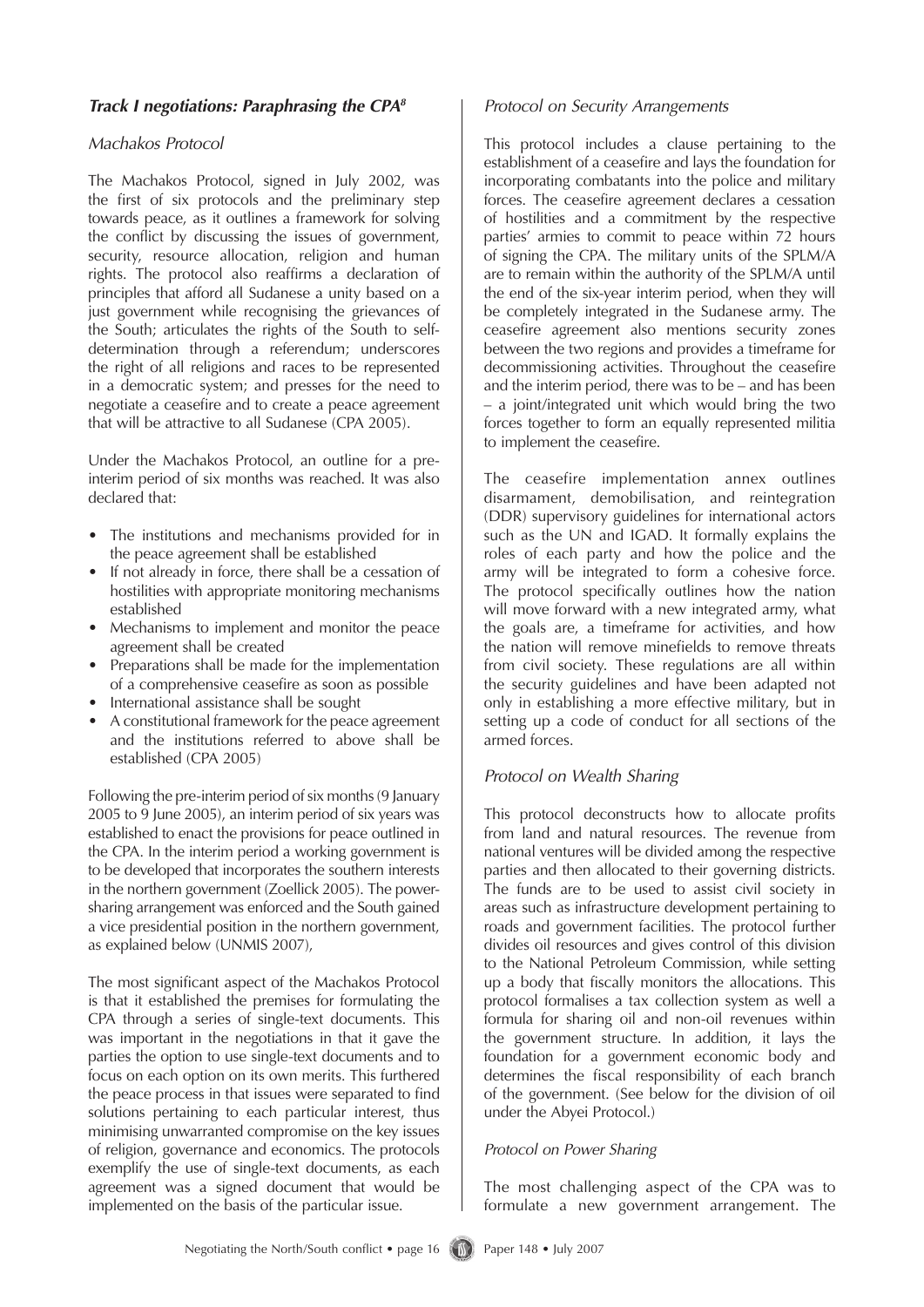Machakos Protocol outlines the call for federalism and self-determination for each region, but the structure of the government is mainly articulated in the power-sharing protocol. This protocol asserts dual representation between the North and South in that the president may either be from the North or the South, depending on which candidate gains the majority of the votes in the national election, and that there will be two vice presidents, one from the North and one from the South (CPA 2005). The protocol explains that 'at the end of the six (6) year Interim Period there shall be an internationally monitored referendum, organized jointly by the GOS and the SPLM/A, for the people of South Sudan to: confirm the unity of the Sudan by voting to adopt the system of government established under the Peace Agreement; or to vote for secession' (CPA 2005).

The establishment of a government structure that is headed by the president and supported by two vice presidents, one from each region, ensures unity while giving the South equal representation

and autonomy in the government. The South would remain part of Sudan, but would be granted autonomy to govern the southern provinces, representation in the central government, and revenue from the extraction of oil. Through the explicit articulation of these rights in the peace agreement, the South was assured that the North would take measures to implement the provisions.

Southern mistrust of the North to act in good faith and include the South into the greater Sudan stemmed from the lack of a contingency clause included in the Addis Ababa Agreement. When the North reneged on its southern

obligations in the past, the South's only option for reciprocity was to return to fighting. However, within the CPA, the South was presented with the option to withdraw from the union after six years through a referendum for secession. This is a contingency plan that allows the South to re-evaluate its position visà-vis the North and to secede legitimately under the terms of the CPA.

The third issue addressed in the CPA is that of power sharing. To reflect the 'one country two systems' model there will an asymmetric system of two Governments, a Government of National Unity (GONU) at the centre for the whole country, and a largely autonomous Government of Southern Sudan (GOSS), that shall have under it ten of Sudan's 25 States, while the 15 States of the North will be under the GONU. There will also be strong local governments under the States in both

The document is very progressive in that it explicitly declares numerous freedoms that are articulated in many international laws

North and South. The GOSS is linked to the GONU mainly through the constitutional Court, the Central Bank, the Joint Defence Board and the office of the 1st Vice President, who is also President of GOSS, otherwise Southern Sudan shall be largely autonomous in all its three branches of government: the executive, legislature and judiciary including a Supreme Court of Southern Sudan. The State Governments in both North and South also have considerable degree of autonomy. Power and sovereignty are truly shared between North and South and with the Sates. This system has a great potential and advantage of preserving and protecting the rights of all people belonging to different ethnic, racial, religious and linguistic groups who live in diverse parts of the Sudan (Garang de Mabior 2005).

In 2011, the South will hold a referendum to vote on its status as part of a unified Sudan. This meets southern interests, but whether the regional Arab block of Egypt and Libya (mentioned above) would allow secession

> remains to be seen. There was controversy over this clause when the international community realised that the South could separate from the North after the interim period. Fearing northern retribution and Arab interference, there were attempts to stop the negotiations by the US, which threatened the further drafting of the peace agreement when international concerns tried to interfere and block any talk of disunity (Johnson 2004:177- 179). The protocol addresses freedom of worship and explicitly outlines the new government structures for powersharing which, as mentioned above, will initially be based on federalism with the possibility of secession in six years. The

power-sharing protocol brings together the various regions of Sudan, linking the North with the South in a decentralised government at the local, state and national levels. This is important in that it not only reaffirms area governance, but also legitimises the South's right to self-government while respecting all areas of autonomy in the nation.

The most significant aspect of the power-sharing protocol is that it explains and incorporates human rights in the rule of law for Sudan (CPA 2005). The document is very progressive in that it explicitly declares numerous freedoms that are articulated in many international laws, such as due process of law, voting, association, representation and expression. It also addresses and outlaws slavery and torture. The protocol then establishes a new government structure with Legislative, Executive, and Judicial branches and sets up a system for governance throughout the nation.

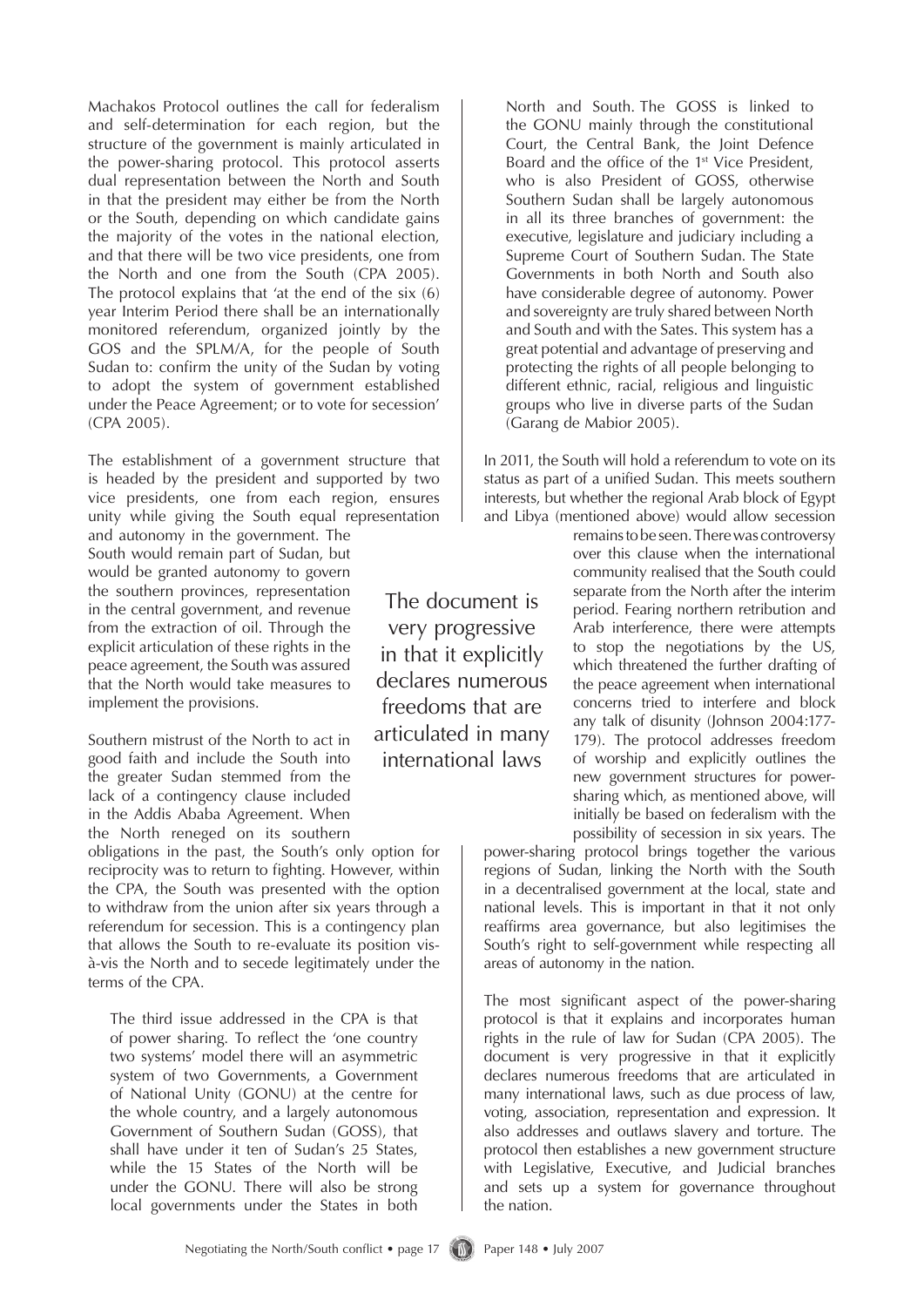#### *Protocol on the Resolution of Conflict in Southern Kordofan/Nuba Mountains and the Blue Nile States*

This protocol addresses the regions on the periphery of the conflict. It recognises the marginalisation of the region and formally includes the Nuba Mountains and Blue Nile states in the CPA. In addition, the protocol reaffirms the self-determination of the region and formulates a new legislative system for their particular areas in an attempt to mitigate and stop the internal struggle in their states. As the Nuba Mountains and Blue Nile states lie on the border, they have served as battlegrounds for both parties and were also victims of the North's power structure. This agreement was included in the CPA as it attempted to mitigate all regions of internal strife within Sudan.

During the dialogue around the Nuba Mountains, the mediators and the international community raised the question of Darfur. The international debate over what should be done to assist Darfur began to be articulated in the negotiations. However, this proved to be an

obstacle to North/South peace as Darfur was not a party to the mediation, and President Bashir threatened to walk away from the negotiations if the international community pursued a policy to mediate in Darfur.

The Sudan government has effectively played on fears that its peace talks with the SPLA in Naivasha (the regional, Intergovernmental Authority on Development, IGAD, process) might unravel as a means to continue its brutal strategy while shielding itself from criticism. Western governments have played directly into that strategy. They have given total priority to

Naivasha while only quietly engaging Khartoum about Darfur in an effort to secure incremental improvements in humanitarian access. They have refrained from directly challenging it there even while attacks continue and access is continually impeded. But a failure to resolve the catastrophic Darfur situation will undermine not only the last stages of negotiation in Naivasha but also the prospects for implementing whatever agreement is ultimately reached there  $(ICG 2004)$ .

This may have caused the CPA to be rushed in its implementation as a result of the international communities' insistence on resolving the negotiations as soon as possible in order to avoid a break down in the mediation over Darfur. Though including Darfur in the negotiations and the CPA would have furthered the legitimacy and the validity of the CPA, it may have also halted the negotiations and furthered the civil war.

The post-conflict reconstruction of a war-torn nation is critical in order to maintain peace and foster security and development

## *Protocol on the Resolution of Conflict in Abyei*

This protocol establishes a percentage system to divide the oil wealth among the states. The Abyei region is situated on the border between the North and the South and is the site of most of the nation's oil deposits. The agreement outlines how the area will be administered and how the oil revenues will be partitioned. The following system of partitioning was devised:

- Fifty per cent to the National Government •
- Forty two per cent to the Government of Southern Sudan •
- Two per cent to the Bahr el Ghazal region •
- Two per cent to Western Kordofan •
- Two per cent locally with the Ngok Dinka •
- Two per cent locally with the Misseriya people (CPA 2005) •

The above formula would ensure adequate resource allocation to the North and the South, as well as maintain a portion of the wealth in the region where

the oil is extracted. In addition, it is explicitly stated that the Abyei region will have a special referendum if the South chooses to secede after the interim period (Bekoe et al 2005). At the time of the referendum the region would vote whether to remain part of the North or be annexed with the South.

Another important aspect of the negotiations was the hosting of the mediation in Naivasha. Kenya provided a secure and neutral negotiating forum to mediate the conflict and sign the CPA of 9 January 2005 that ended the 21-year civil war.

#### **Establishing peace – post-conflict reconstruction/the DDR process**

Subsequent to the successful negotiation of the CPA, Sudan, with the assistance of the international community, began the daunting task of reconciling the past in order to move into a peaceful future. Once a peace agreement has been reached, there remains the influence of the conflict and the aftermath of war. The post-conflict reconstruction of a war-torn nation is critical in order to maintain peace and foster security and development.

Following the arduous process of finding common interests and agreeing on peace, the period of rebuilding conflict-affected areas requires retraining, development and public awareness to move the nation forward. Peace agreements such as the CPA contain provisions to account for this period of reconstruction by including a mandate that calls for the establishment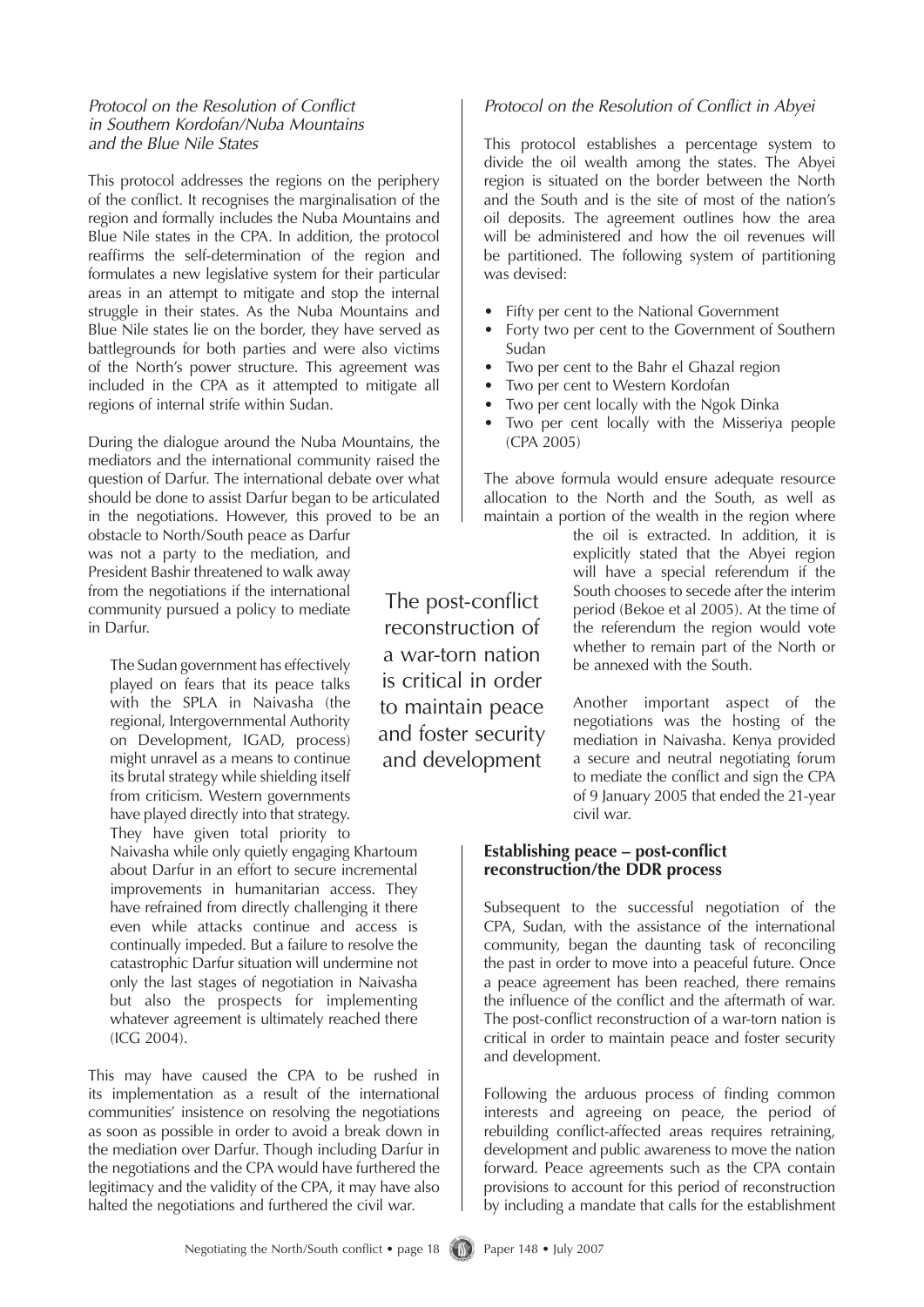of a disarmament, demobilisation, reintegration and reconciliation (DDR) programme to reintegrate excombatants into society. Through a DDR programme, weapons are removed from society and ex-combatants are retrained to re-enter society with vocational skills.

## *Sudan's DDR programme*

In Sudan, the CPA calls for a DDR programme that includes reconciliation and falls under the jurisdiction of the DDR Institute. The DRR programme is outlined in Part III of the ceasefire agreement and states two objectives: 'to contribute to creating an enabling environment to human security and to support postpeace-agreement social stabilisation across the Sudan, particularly in war-affected areas (CPA 2005).' The agreement further articulates the principles for and structure of the DDR institutions and calls for the parties to take steps in order 'to avoid any possibilities of relapsing into war' (CPA 2005). This process is assisted by the UN Mission to Sudan (UNMIS), which was mandated in March 2005 by Security Council Resolution 1590 'to assist in the establishment of the

DDR programme as called for in the CPA, with particular attention to the special needs of women and child combatants, and its implementation through voluntary disarmament and weapons collection and destruction (UNSC S/RES/1590 2005).' Owing to the challenges of rebuilding a nation after conflict, an interim DDR programme (IDDRP) was established to identify specific groups and outline needs and build capacity for a full-scale DDR programme in Sudan (UNDDR 2007). Within the context of the DDR programme, the National DDR Coordination Council (NDDRCC) oversees policy formation and coordinates the national DDR process (UNDDR 2007).

In Sudan, the DDR process was divided into regional implementing bodies that would administer the DDR programme in the North and the South. These bodies fall under the jurisdiction of the North Sudan DDR Commission (NSDDRC) and the South Sudan DDR Commission, which 'are mandated to design, implement and manage the DDR process at the northern and southern sub-national levels respectively (UNDDR 2007).' In addition to the North and South focus for DDR, other armed groups (OAGs) have been targeted for disarmament and incorporation into the DDR process in order to further peace by including all parties involved in the conflict.

## *Disarmament*

Disarmament, the first stage of the DDR process, is a long, arduous and prolonged process following

conflict. Combatants are scattered across the nation and separated into regions and ethnicities. The DDR process in Sudan was first split between the North and the South, providing the two regions with autonomy in the DDR process. This process allows the parties to remain independent under a federal system. The political will to carry out the DDR programme and integrate the ex-combatants into the joint forces or back into society remains within the respective regions. Therefore there must be a system that monitors the progress of the programme to ensure compliance in order to reduce suspicions that the other parties are not acting in good faith. When designing a peace process and a DDR programme, it is necessary to lay out the expectations of the process and to take into account the possibility of unintended consequences that may serve to hamper the process.

The DDR provisions within the CPA called for the disarmament of ex-combatants and the reconfiguration of the national armed forces throughout the North and the South. In order to maintain a working military in the nation, combatants were to be delineated into

> one of four processes: the formation of a northern working military; the formation of a southern working military; the establishment of a new national North/ South combined force known as the Joint Integrated Forces (JIU); or into the DDR programme for retraining and integration into civilian society (*Escola de cultura de pau* 2007). The DDR process also includes retraining of personnel to serve in the police. The process of either redeploying ex-combatants into the JIUs or into the new regional military branches, as stipulated in the CPA, is to take place in support of the disarmament of ex-combatants that are to be demobilised and reintegrated into

society. This process meets the interests of all parties by providing for regional military forces, joint national forces and the reintegration of excess combatants into society after they have been disarmed and retrained with skills that can assist the communities they are returning to.

## *Intraregional conflict and disarmament*

#### *The South*

The DDR provisions within the CPA called for the disarmament of ex-combatants and the reconfiguration of the national armed forces

> During Sudan's civil war, the northern factions joined forces to fight the South and the southern factions joined together to fight the North. With the newly established peace, the old North/North and South/ South rivalries once again reignited in an effort for sub-regional groups to gain power and control over resources. The DDR process must account for these factions in the respective areas and assist communities in identifying interests and options for disarmament.

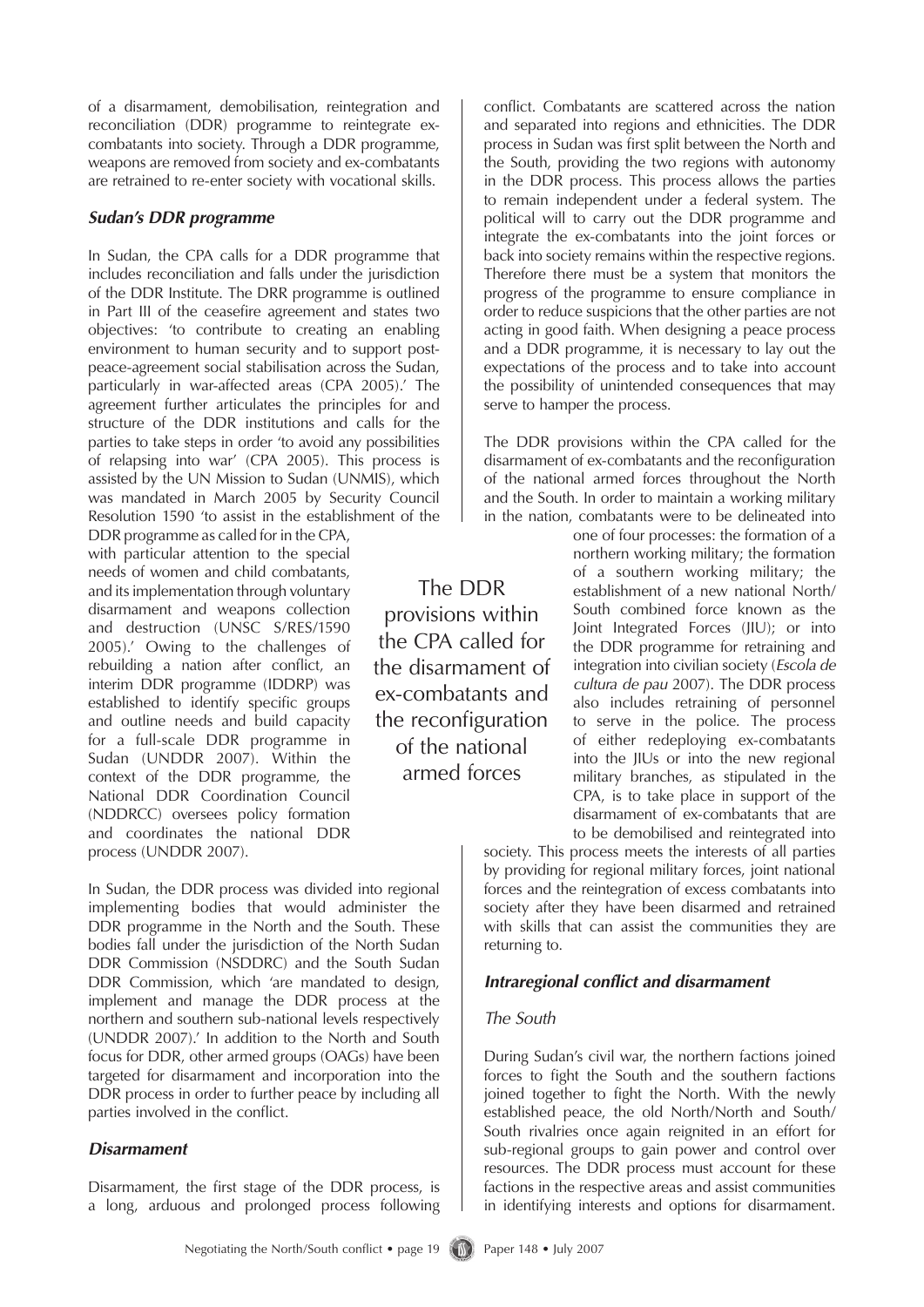The CPA and the parties to the peace agreement agreed on the establishment of a voluntary DDR programme, encouraging ex-combatants to enter the DDR programme. In return, the ex-combatants receive vocational training where they develop skills that can be used to advance community development. A voluntary approach to DDR encourages all parties to participate in the peace process while minimising the tensions associated with forcing specific groups to disarm. When all parties have ownership of the process, they will understand the reasons for disarming and the options associated with the programme. This will limit interregional conflict and assist the parties with implementing the peace outlined in the CPA.

The South of Sudan has been divided into multiple parties that are based primary on regional divisions and ethnic divides. Though the factions in the South were united under the SPLM/A during the civil war, as power and resources begin to be divided, there is an increased potential for infighting in the South. The DDR programme in the South has concentrated on recognising these divisions and disarming specific

groups. As each group's interest is to develop and make progress towards earning a livelihood, there remains a common cause for southern autonomy and self-reliance.

The splinter groups that make up the SPLM/A, the main power of the Government of Southern Sudan, include the ethnic groups of the Nuer, Dinka Murle, Taposa, Jikan, Shiluk, Rufa and Umbero (Young 2007). In addition, ethnic groups such as the Nuer, united under the Southern Sudan Defence Force (SSDF), are subdivided into groups like the Gawaar Nuer and Lou Nuer, which are further divided into groups such as

the Lou Nuer Uror and the Luo Nuer Niyirol (Young 2007). These factions, though recently united for the war against the North, are historically significant and must be taken into account in the DDR programme. The establishment of the CPA and the DDR programme has been stagnant due to mistrust between the parties, a lack of resources to implement peace and internal political rivalries (UNSC Res S/2007/41 2007).

The Juba Declaration of 8 January 2006 followed the CPA as an effort to maintain unity between the SPLM/A and the SSDF in the South (Young 2007). This signified the initial efforts of the South to recognise the need to maintain a unified South and begin the disarmament of civilians in the region by absorbing various factions into one body (Young 2007). As the DDR programme is implemented, it is important to look back at the CPA and the interests of the parties involved and ensure that their needs and interests are taken into consideration as options are put on the table.

When all parties have ownership of the process, they will understand the reasons for disarming and the options associated with the programme

One of the main mandates of the DDR programme in Sudan is to disarm youth. When disarming groups such as the White Army – a coalition of Lou youth that fight for their ethnic group and have fought for the South – the interest of the youth in having weapons as a symbol of manhood and a means to obtain wealth through armed cattle raiding must be accounted for (Young 2007). The impact a lifetime of war has had on the psychosocial aspect of society must be assessed and community mapping must be done in order to determine externalities that may occur when one part of the DDR process is implemented in the community.

In a voluntary disarmament process, as outlined in the CPA (2005), there must be public awareness campaigns to encourage combatants to disarm. This process cannot be forced or rushed and must continuously factor in culture and fears that there will be a reemergence of the conflict. Therefore, there must be regional reconciliation between the various groups and indicators that symbolise stability in the peace. Negotiations do not end with the signing of a peace

> agreement. They must continue through the process to ensure that the parties build upon their commitment to peace and continue to find common ground with similar interests.

#### *The North*

In the North of Sudan, there are also multiple groups that have in the past fought for power and political control. Today, the various factions in the North are united under the National Congress Party (formally the National Islamic Front); however, infighting remains as regions continue to vie for political power. The parties in the North are divided over

the level of religious influence the government should have as well as issues related to ethnicity. The political parties of the North include the Umma Party, the Democratic Unionist Party, the Popular National Party, and the Sudanese Communist Party (UNMIS 2007).

The conflict in Darfur exemplifies the North/North conflict and the reluctance on the part of the northern government to unify the North and move forward with peace. In addition, conflicts like that in Darfur demonstrates the potential for factions to emerge out of a region that previously united for a common cause. The divisions in the North over Darfur are complicated by the emergence of sub-regional splinter groups in Darfur. This lack of cohesion impacts the DDR process, as implementation is stagnant and unable to further peace in the region. It is difficult to disarm and retrain combatants when the shadow of conflict continues to linger. The DDR programme provides an opportunity for the North to demonstrate its commitment to peace.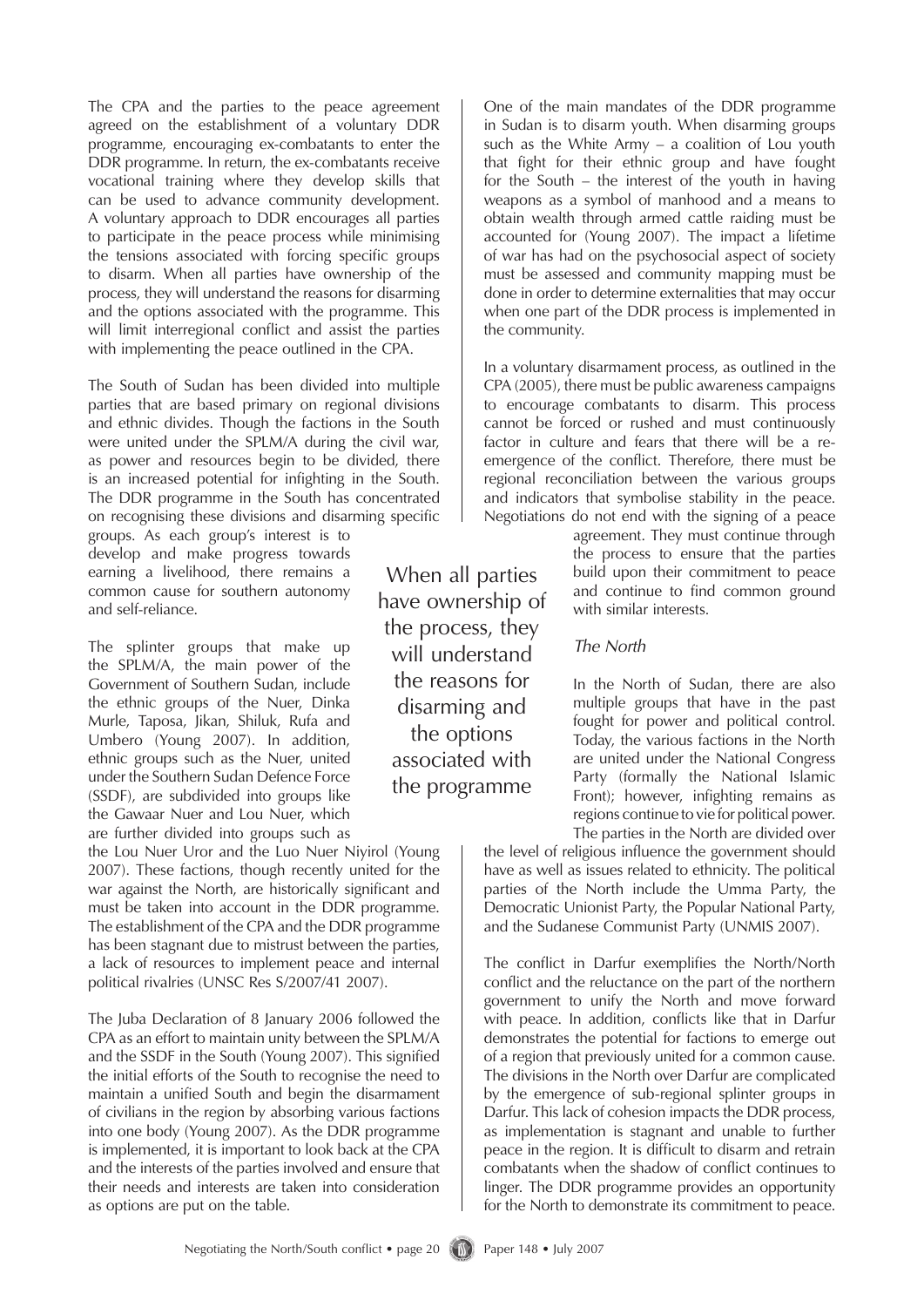It can be used to reunite the groups and foster peace if the different factions participate in the process and revisit the interests asserted in the CPA.

#### *Interests and options*

Sudan's interest in establishing the DDR programme is rooted in the nation's desire to implement the CPA. The peace agreement and peace process have paved the way for DDR programmes. Limiting the proliferation of weapons and removing the various aspects of conflict assist a nation not only to recover from war, but also to move forward with peace. The DDR programme in Sudan must take into account all the interests of the parties if the process is to support the peace.

In Sudan, personalities and regional ties have played a major role in uniting people and demonstrating the nation's commitment to peace. The North must help the South to move forward with development and disarmament if peace is to hold and the current federal system is to survive.

The options for the DDR programme include:

- Carrying out a census in the North and the South to identify ex-combatants that can be involved in the process
- Establishing satellite DDR programmes in each state or province
- Conducting psychosocial, greed and grievance programmes to assist with the trauma of war and to prepare the communities for the reintegration of ex-combatants •
- Focusing on target groups such as youth and women, as stipulated in the United Nations Integrated DDR Standards<sup>9</sup> •
- Implementing the regulations and government provisions articulated in the CPA

Disarming demonstrates a commitment to peace by removing the violence associated with the proliferation of weapons and the military aspects of the conflict. However, without trust in the peace agreement and in view of the continued violence throughout the country, the incentive for combatants to disarm remains in question.

Sudan's CPA outlines the peace process and the DDR programme establishes the interest of all parties by moving away from armed violence and towards development in the implementation of peace and the reconstruction of post-conflict society.

## **Conclusion**

The CPA is an ambitious piece of writing that incorporates the interests of the people of Sudan in a tangible document. The use of single-text documents allowed the parties to separate their interests and deconstruct each issue on its own merits. This created a premise to build on and to negotiate a document that would be appropriate for all the Sudanese.

In 2002, when the North and the South came together to negotiate peace, they drafted the nation's future. The CPA represents a new constitution for Sudan, as it is the first complex and collaborating document since the British colonial mandate. The formation of the CPA is the only time that Sudan as a nation has come together to outline both its interests and a framework for government.

Prior to the CPA, the northern elite controlled the country and neglected to include all members of this diverse nation. Within each area there were internal power plays and ideas how to move the country forward, making it clear that Sudan's North/South conflict went beyond that of regional disputes. In the past, the country chose to play upon differences, marginalising those with less power and differing religious beliefs. The power struggle focused on gaining control within traditional ethnic affiliations, rather than embracing the tribal and regional differences. The North/South conflict symbolises the continued colonial influence based on the principle of divide and conquer. The CPA represents an adoption of inclusive politics and human rights, fostering a new era and the opportunity for Sudan to move forward as one nation. It encompasses a rule of law that is based on principles that meet each side's interests. It is an idea that can heal a nation that has been devastated by war. However, it will take time, understanding and work to implement.

The CPA is inclusive for all Sudanese in that it outlines a foundation for the entire nation; however, it lacks support from the groups that were not represented in the negotiations. Areas such as Darfur do not have ownership of the CPA. The lack of inclusion of all actors in the country is based on a continued vying for power by the dominant leadership in the North and the South and a sustained individualist positional approach. The CPA has the potential to be interpreted as a unifying doctrine but requires an understanding and a communal acceptance of the principles outlined for all Sudanese. Cases such as Darfur could be included as a separate protocol; however, this would require that parties in the North relinquish political posturing by displaying a good faith gesture indicating that all political factions are willing to include the greater Sudan in the CPA. Though Darfur was not a part of the negotiations, the rhetoric includes it through association, fostering the option for the negotiation of an additional protocol to the CPA that is specifically tailored to the interests involving Darfur. It is therefore necessary for the parties to return to their underlying interests and re-examine what brought them to the table. By using the CPA as a starting point, they can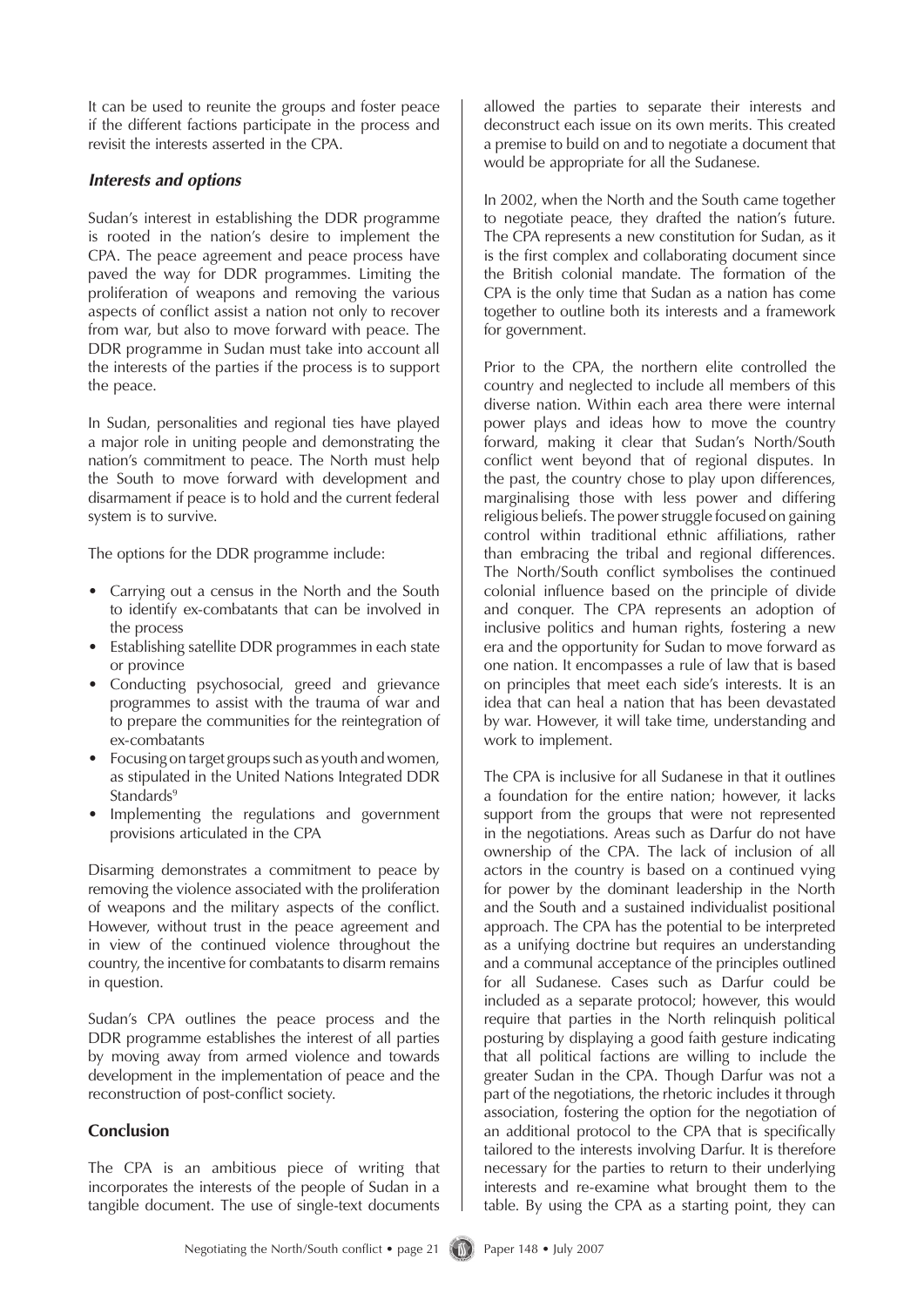demonstrate how all Sudanese can be incorporated in the nation state and the peace agreement. The parties must remember that in order to move forward with economic, infrastructural and humanitarian development, it is necessary that Sudan as a whole maintain a viable peace. The North and the South must accept that those parties that were not privy to the negotiations were represented through their status as Sudanese.

The CPA can be used in Darfur as objective criterion for the implementation of power-sharing and human rights. The CPA, as a constitution for Sudan, explicitly states that all human rights and those articulated in the CPA are for the whole of Sudan. As Sudan continues to battle ethnic divisions in Darfur, the tribal lines remain and prejudices persist, creating a fragile foundation for peace. The implementation of the CPA offers hope to Sudan in the text of the protocols and expresses what the future of Sudan can be. However, there must be a commitment on the part of the government to implement all facets of the protocols.

Implementation of the DDR programme gives the signatories to the CPA the opportunity to demonstrate their commitment to peace and to afford those parties that were not privy to the negotiations the option to engage in the peace process. The DDR programme is in the initial stage of identifying ex-combatants through a census and targeting the needs of the community. Through participatory assessments and community mapping exercises, programme managers are able to identify areas for implementation. Following the guidelines established in the IDDRS, each section of society is to be considered in order to establish peace.

The process is long and arduous. Without adequate programme plans and funds, the DDR programme will not be able to meet the goals established under the CPA. With the forthcoming elections in the South and the referendum for secession, the DDR programme must be used to build peace and bridge gaps in the post-conflict society. If the South continues to be marginalised by the North and ascertains that all parties are waiting for the pre-election period to end in order to resume fighting, then each party will return to their BATNA.

The DDR programme offers the opportunity to help the region develop through training ex-combatants in vocational skills that can be used to improve the national infrastructure and develop the country. It is essential that oil funds from the Abyei region be used in the DDR process for pension funds, shelters, training of ex-combatants and job creation. The CPA paved

Implementation of the DDR programme gives the signatories to the CPA the opportunity to demonstrate their commitment to peace

the way for DDR, now DDR can be used to lay the foundations for peace.

Without a commitment to peace and the disarmament of combatants throughout Sudan, the CPA cannot move forward, as communities will remain sceptical of the process and prepare for a resumption of the conflict. There must be the political will on all sides to achieve peace and a conscious effort to ensure reintegration of a society that has been shaped and devastated by a climate of war. Fears and security issues must be addressed when working to achieve a living peace by two sides that have built their reputation on advocating war.

The parties' BATNAs were weak in that a return to fighting would not meet their interests. Prior to the CPA the nation had regressed to a point where there was limited infrastructure, civilian disenfranchisement in both regions, and neither party was likely to win the war without outside resource assistance, which was unlikely in the post September 11 era. A new war would cost many more lives and destroy what is left

of a fragile nation. Disarmament and the retraining of ex-combatants not only have a positive influence on the peace process by demonstrating a commitment to peace, but also serve to reinvigorate the economy, build infrastructure, and develop the country through the deployment of skilled labourers to the communities.

The CPA may have been rushed in its implementation, for society at grassroots level was not explicitly acknowledged or brought into the decision-making periphery. The conflicts in Sudan include all regions, going beyond the concept of the North and the South. For national

peace to take place, all the areas, such as the Eastern Region and Darfur, must be included in the process. Peace remains fragile when some actors are not party to negotiations and when groups that were marginalised in the conflict remain outside the scope of a peace agreement. In Sudan the parties that were excluded from the negotiations pose a threat to peace, as they do not have a vested interest in the process or in peace.

In the South, a lack in education facilities, limited government services and a brain drain to the North (Jooma 2007) further limit the capacity of the region to rapidly implement the provisions (such as DDR) of the CPA. The wording of the CPA specified an inclusion for all; however, as long as the signatories do not accept their obligation to enact those words within their own parties as well as in the greater societal context, the opportunity for peace will have been missed. The rhetoric advocates for peace, but the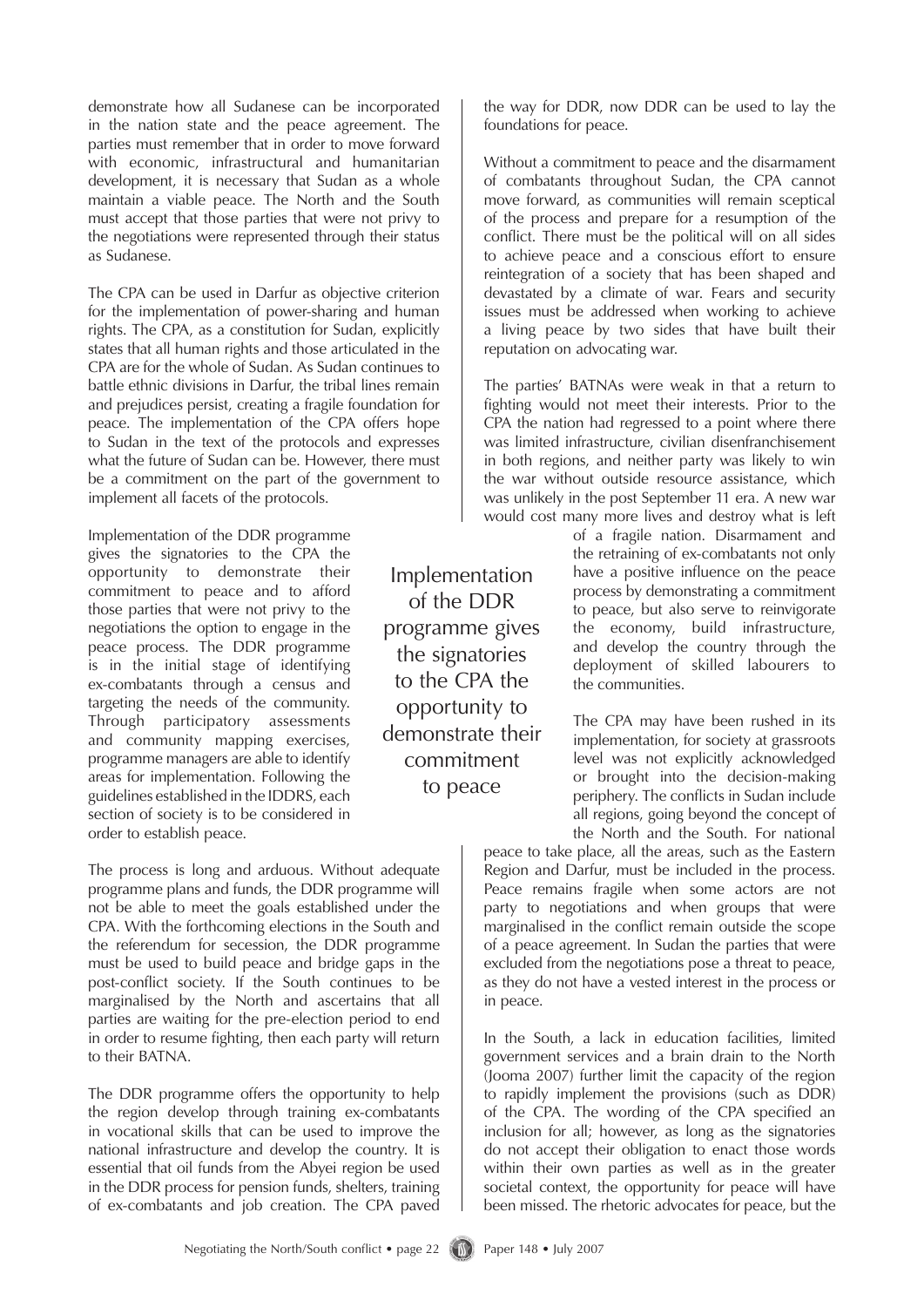will of the people must follow. This can only happen if the leaders are able to place national interests above individual aspirations. Once the leaders demonstrate this commitment to peace and move forward with the DDR programme, additional challenges will be met. Identifying ex-combatants and informing them of the voluntary DDR programme is a long process and requires infrastructure for cantonment sites and processing centres. Developing a working system that identifies ex-combatants and vulnerable groups such as women and children and assesses the needs of the receiving communities, further slows the process. As the timeframe for implementation is extended and the DDR programme is pushed back as a result of complications in the process, the peace process will continue to be called to question and the parties will remain stagnant in their commitment to peace. It is therefore imperative that the DDR programme advance in a timely fashion and that all parties commit to the process, so that peace can move forward.

There have been efforts to implement the CPA through the formation of the new government, the enacting of power-sharing programmes, the development and facilitation of demobilisation and reintegration programmes, and the sharing of the profits from oil revenue (UNMIS 2007). However, six years is a short time for a nation to reorganise its structure and let go of historical biases. The process is slow, not only for the implementation of such sweeping programmes, but also in informing people of the new government structure and determining how to divide the funds from oil so that they reach civil society.

After the interim period, the South will hold a referendum and vote whether to secede from the North. Their vote will be determined by the way in which their interests have been met through federalism, if at all. If the South continues to be marginalised, then they will choose secession. Secession by the South will have detrimental consequences. Control over natural resources will be disputed as the parties try to capture strategic oil areas in the Abyei region and water in the Nile region. Neighbouring nations will join in the regional acquisition for valuable resource areas, spreading war. For civil society to believe that the CPA is meeting the nation's interests, it is vital that the CPA be implemented and that the DDR programme lays a foundation for peace. If the nation does not work together to achieve unity under the CPA, the option to return to war may be used, further hampering the progress of a nation that has the ability to move forward with development in the 21<sup>st</sup> century. A new war will bring increased casualties, heightened security risks, economic degradation, international speculation, neighbouring intervention, and devastating consequences for future prospects.

The Sudanese have a working constitution that should be shared with all its citizenry and implemented by its leaders. The North and the South must commit to the disarmament of the nation so that communities do not fear a resumption of the conflict. If Sudan is able to truly set aside its traditional animosity and move forward with a DDR programme that embraces all parties, then the nation will succeed, as a union, in peace.

#### **On being Sudan**

There is a time, a place for war Have we not seen enough? Are we beyond the Snowball of history? Or must we relive atrocities That continue to plague the earth To foster a living hell and to forget Love Peace And Happiness To weep for the days of old When we did not know To want

*(Schafer 2006)*

#### **Notes**

- 1 This quote is prefaced, on the same page, with the following: 'Chief Stephen Thongkol Anyijong of the Atwot tribe was arrested because he was suspected for sympathy with southern rebels as a result of information furnished by an Arab trader with whom he had a hostile encounter.'
- 2 The terms 'North' and 'South' used here do not always correspond with the strict geographical division north/ south of Sudan but rather refer to GOS-controlled areas (the North) and opposition-controlled SPLM/A areas (the South).
- 3 The Joglei Canal was built to develop the agricultural economy in the North. The water would be diverted from the Nile to northern irrigation systems.
- 4 The IGAD members are Ethiopia, Eritrea, Kenya and Uganda. IGAD was formerly the Inter-Governmental Authority on Drought and Desertification (IGADD).
- 5 If not otherwise noted, the actors and their interests were derived through an analysis of Anderson 1999, Johnson 2003, Adar et al 2004 and the Comprehensive Peace Agreement and Its Protocols 2005.
- 6 The African Union (AU) emerged out of the Organisation of African Unity (OAU) and I use them interchangeably.
- 7 The concept of a best alternative to a negotiated agreement (BATNA) comes from Fisher and Ury 1991. If not otherwise noted, the BATNAs for each actor were derived from an analysis of Anderson 1999, Johnson 2003, Adar et al 2004, and the Comprehensive Peace Agreement and its Protocols 2005.
- 8 If not otherwise noted, all information pertaining to the protocols has been adapted directly from the text of the Comprehensive Peace Agreement and Its Protocols 2005.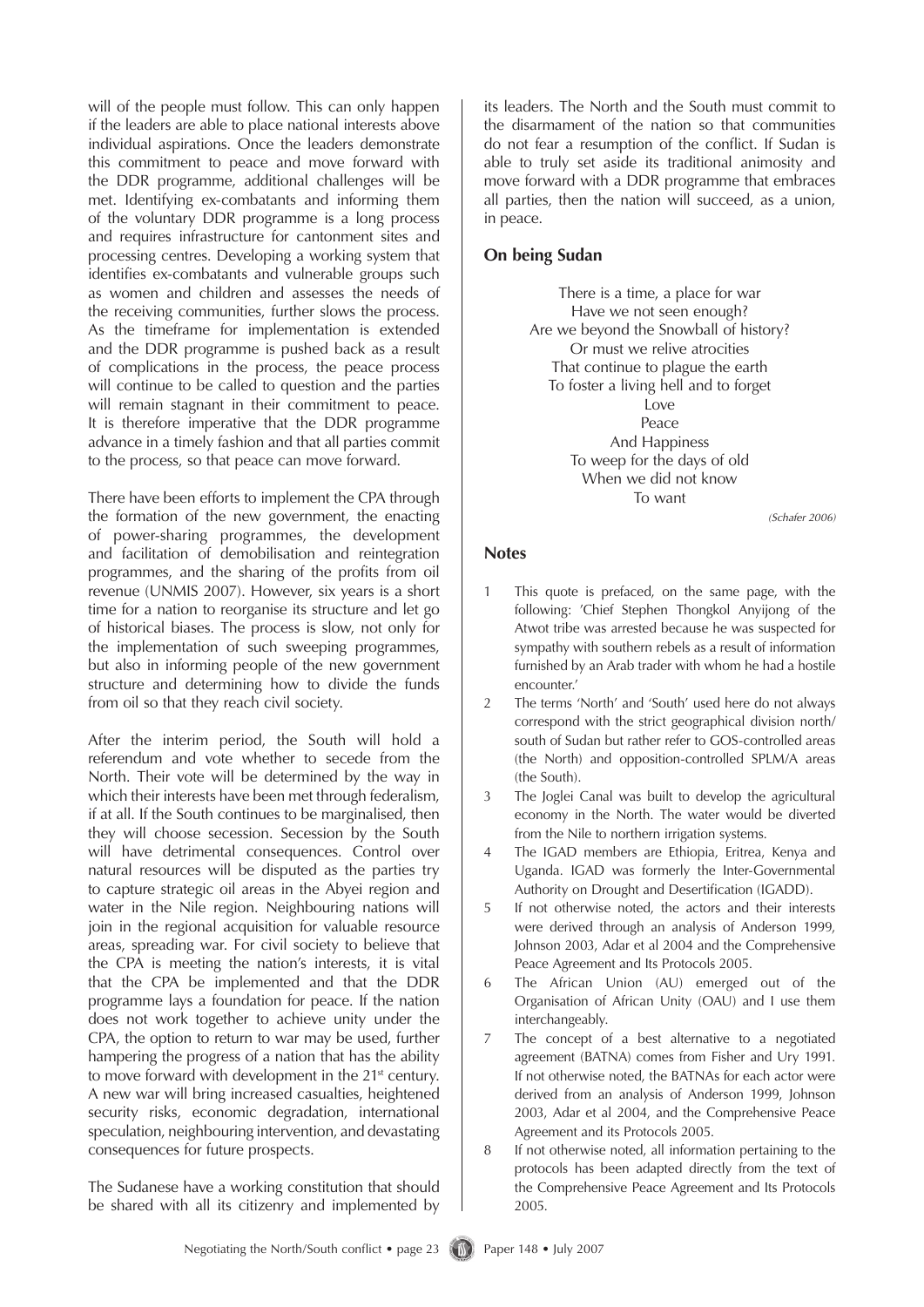9 The IDDRS are a UN interagency approach to DDR. The standards set guidelines and make recommendations for implementing DDR programmes throughout the world. 'The IDDRS are a comprehensive set of policies, guidelines and procedures covering 24 areas of DDR. The IDDRS consolidate policy guidance on DDR, providing a United Nations integrated approach on the planning, management and implementation of DDR processes. They are also the most complete repository and best practices drawn from the experience of all United Nations departments, agencies, funds and programmes involved in DDR' (United Nations Integrated Disarmament, Demobilization and Reintegration Standards, IDDRS.

#### **Bibliography**

- Adar, Korwa G, Nyuot Yoh, John G and Maloka, Eddy 2004. *Sudan peace process challenges and future prospects*. African Century Publications 18. Pretoria: African Institute of South Africa.
- Ahmed, Khiddir H 2004. Sudan at the crossroads. The triumph of African-led negotiations? Brokering peace in Sudan. Presentation at the Fletcher School on 11 March 2004 [online]. Available at <http://fletcher.tufts. edu/sudanconference2004/outcomes.shtml> [accessed 1 May 2006].
- Anderson, G Norman 1999. *Sudan in crisis, the failure of democracy.* Gainesville: University Press of Florida.
- Assefa, Hizkias 1987. *Mediation of civil wars, approaches and strategies, the Sudan conflict*. Boulder: Westview.
- AU (African Union) website. Available at <http://www. africa-union.org/About\_AU/AbConstitutive\_Act.htm> [accessed 1 May 2006].
- BBC News 1998. Were the US air strikes legal? 26 August 1998 [online]. Available at <http://news.bbc.co.uk/1/hi/ world/americas/155483.stm> [accessed 1 May 2006].
- BBC News 2006. Sudan ready to drop AU chair bid. 23 January 2006 [online]. Available at <http://news.bbc. co.uk/1/hi/world/africa/4640804.stm> [accessed 1 May 2006].
- Bekoe, Dorina, Campbell, Kelly and Howenstein, Nicholas 2005. United States Institute of Peace briefing: Resolving the boundary dispute in Sudan's Abyei Region, October 2005 [online]. Available at <http://www.usip.org/pubs/ usipeace\_briefings/2005/1026\_sudan.html> [accessed 1 May 2006].
- Benjamin, Barnaba Marial 2004. *The Sudan People's Liberation Movement/Army and the peace process.* In Adar, Korwa G, Nyuot Yoh, John G and Maloka, Eddy (eds), *Sudan peace process: challenges and future prospects*. African Century Publications 18. Pretoria: Africa Institute of South Africa.
- CIA 2006. The world fact book, Sudan [online]. Available at <http://www.cia.gov/cia/publications/factbook/geos/ su.html> [accessed 1 May 2006].
- *Escola de cultura de pau* 2007. Current cases for disarmament, demobilization reintegration (DDR) – Sudan [online]. Available at <http://www.pangea.org/unescopau/english /programas/ddr.htm> [accessed 3 June 2007].
- Fisher, Roger and Ury, William 2nd edition 1991. *Getting to*

*yes, negotiation agreements without giving in.* New York: Penguin Books.

- Garang de Mabior, John 2005. Sudan's Comprehensive Peace Agreement and federalism. SPLM chairman's address on the occasion of the Third Conference on Federalism, Brussels, 5 March 2005 [online]. Available at <http://www. gurtong.org/resourcecenter/documents/default.asp?s\_ doctype\_id=10&s\_DocSummary=&qladPage=2> [accessed 27 April 2006].
- ICG (International Crisis Group) 2002. Ending starvation as a weapon of war in Sudan. Africa Report 54, 14 November 2002 [online]. Available at <http://www.crisisgroup. org/home/index.cfm?id=1621&l=4> [accessed 18 June 2007].
- ICG 2004. Sudan: now or never in Darfur, executive summary and recommendations. Africa Report 80, 23 May 2004 [online]. Available at http://www.crisisgroup.org/home/ index.cfm?id=2765&l=1 [accessed 1 May 2006].
- Institute for Security Studies 2004. The Sudan-IGAD peace process: signposts for the way forward. ISS Occasional Paper 86, March 2004 [online]. Available at <http://www.iss.co.za/index.php?link\_id=14&slink\_ id=531&link\_type=12&slink\_type=12&tmpl\_id=3> [accessed 22 June 2007].
- Johnson, Douglas H 2003. *The root causes of Sudan's civil wars*. Bloomington: Indiana University Press.
- Jooma, Mariam 2005. Feeding the peace: challenges facing human security in post-Garang South Sudan. Situation report, Institute for Security Studies, 23 August 2005 [online]. Available at http://www.iss.co.za/AF/RegOrg/ unity\_to\_union/igadprof.htm [accessed 27 April 2006].
- Jooma, Mariam Bibi 2007. Dual realities: peace and war in the Sudan – an update on the implementation of the CPA. Situation report, Institute for Security Studies, 16 May 2007 [online]. Available at <http://www.iss.co.za/index. php?link\_id=3&slink\_id=122&link\_type=12&slink\_ type=12&tmpl\_id=3> [accessed 3 June 2007.
- Meyer, Gabriel 2005. *War and faith in Sudan.* Grand Rapids, Mich: Eerdmans.
- Rolandsen, Øystein 2005. *Guerrilla government: political changes in the southern Sudan during the 1990s.* Copenhagen: Nordiska Afrikainstitutet.
- Ramani, Ken and Murimi, Joseph 2005. Sudan signs peace deal. *The Standard*, 1 January 2005 [online]. Available at http://www.eastandard.net/archives/cl/hm\_news/news. php?articleid=9647 [accessed 1 January 2006].

Schafer, Leslie Anne 2006. On Being Sudan. Unpublished.

- The Comprehensive Peace Agreement and Its Protocols 2005 [online]. Available at www.unmis.org/English/ background.htm [accessed 5 May 2006].
- UN (United Nations). Disarmament, demobilization and reintegration website, Country programme – Sudan [online]. Available at <http://www.unddr.org/country programmes.php?c=35> [accessed 1 January 2007].
- UN Integrated Disarmament, Demobilization and Reintegration Standards (IDDRS) [online]. Available at <http://www. unddr.org/iddrs/framework.php> [accessed 3 June 2007].
- UNMIS (UN Mission in Sudan) website [online]. Available at <www.unmis.org> [accessed 23 May 2007].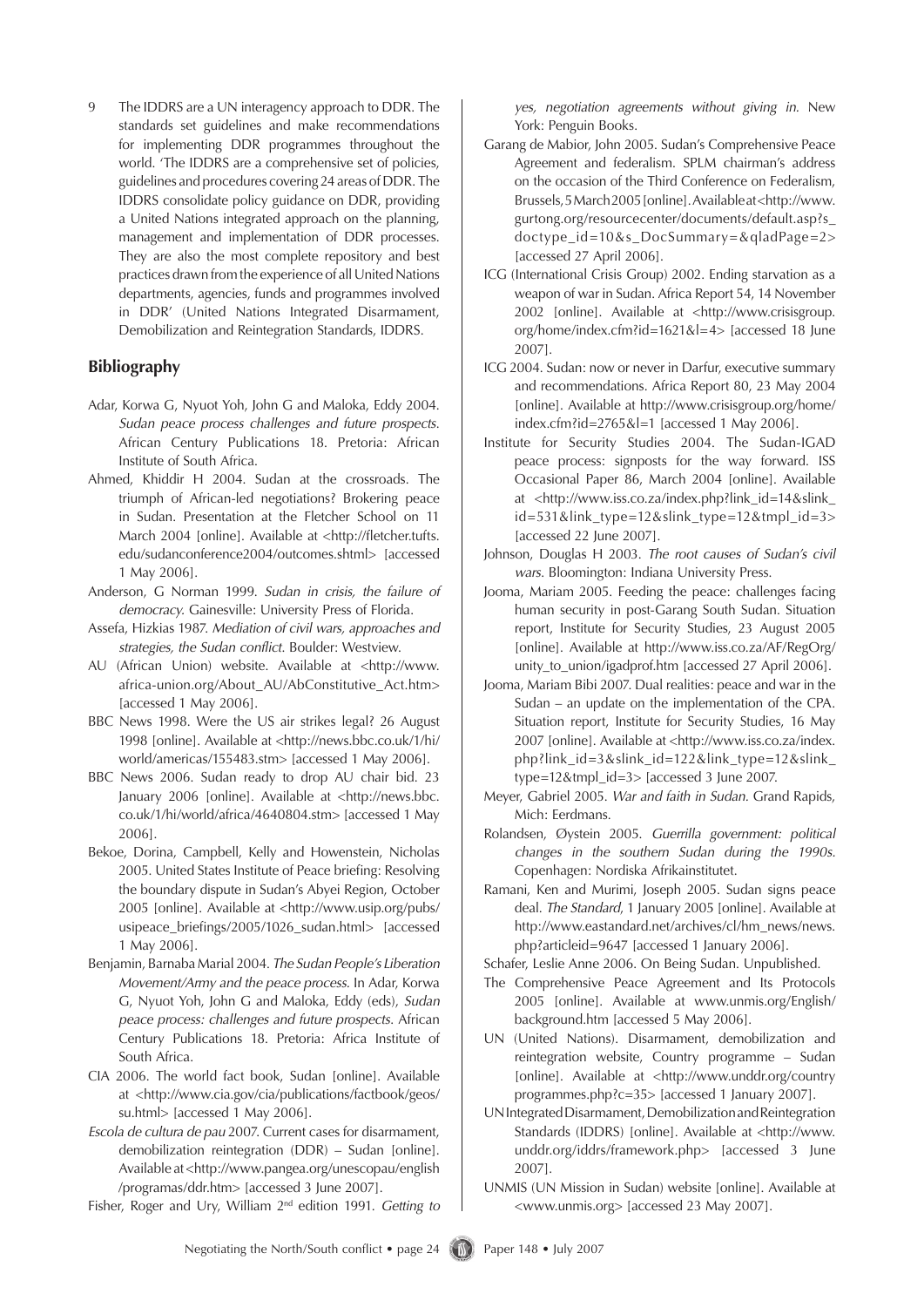- UN Security Council 2005. Resolution 1590, S/RES/1590, 24 March 2005 [online]. Available at <http://www. un.org/Docs/sc/unsc\_resolutions05.htm> [accessed 1 June 2007].
- UN Security Council 2007. Resolution UNSC Res S/2007/41, 25 January 2007 (UNSC Res S/2007/41 2007). Report of the Secretary-General on the Sudan.
- US Agency for International Development, Bureau for Democracy, Conflict, and Humanitarian Assistance. Sudan – complex emergency. Situation Report 10, FY 2006,02/24/2006 [online]. Available at <www. usaid.gov/our\_work/humanitarian\_*assistance/disaster*\_ assistance/> [accessed 26 February 2006].
- Wondu, Steven and Lesch, Ann 2000*. Battle for peace in Sudan: an analysis of the Abuja Conference 1992-1993.* Lanham, MD: University Press of America.
- Young, John 2007. *Sudan People's Liberation Army: disarmament in Jonglei and its implications.* ISS Occasional Paper 137, 4 April 2007 [online]. Available at <http://www.iss.co.za/index.php?link\_id=3&slink\_ id=106&link\_type=12&slink\_type=12&tmpl\_id=3> [accessed 3 June 2007].
- Zoellick, Robert B 2005 (Deputy Secretary of State, US Department of State). US policy towards Sudan. Testimony before the Senate Foreign Relations Committee, Washington, DC, 28 September 2005 [online]. Available at <http://www.state.gov/s/d/rem/54090.htm> [accessed 1 May 2006].

#### **Additional resources**

- BBC News 2006. Country profile, 28 April 2006 [online]. Available at <http://news.bbc.co.uk/1/hi/world/middle\_ east/country\_profiles/820864.stm> [accessed 1 May 2006].
- BBC online. Available at <http://news.bbc.co.uk/2/hi/middle\_ east/827425.stm>.
- Burkes, Ilan, Hunter, Craig, Nordeste, Bruno and Penner, Mark 2003. NPSIA February. *Risk assessment brief Sudan,* 5 [online]. Available at <www.carleton.ca/cifp/ docs/Sudan\_Brief.pdf>.
- Boulden, Jane 2003. *Dealing with conflict in Africa: the United Nations and regional organization.* New York: Palgrave Macmillan.
- Deng, Francis and Khalil, Mohamed I 2004. *Sudan's civil war, the peace process before and since Machakos.* Pretoria: African Institute of South Africa.
- Herrman, Cassandra 2005. Frontline world. Sudan: welcome to Khartoum, 22 July 2005 [online]. Available at <www. pbs.org/frontlineworld/> [accessed 1 May 2006].
- Human Rights Watch 2006. Backgrounders, The impact of the Comprehensive Peace Agreement and the new government of national unity on southern Sudan, March 2006 [online]. Available at <http://hrw.org/ backgrounder/africa/sudan0306/index.htm> [accessed 5 May 2006].
- Human Rights Watch 2007. The CPA and security in southern Sudan [online]. Available at <http://hrw.org/ backgrounder/africa/sudan0306/7.htm> [accessed 2 July 2007].
- Human Rights Watch 2007.World report 2003, Sudan human rights developments [online]. Available at <http://www. hrw.org/wr2k3/africa12.html> [accessed 2 Julk 2007].
- ISS (Institute for Security Studies) 2006. Profile: The Intergovernmental Authority on Development (IGAD) [online]. Available at <http://www.iss.co.za/AF/RegOrg/ unity\_to\_union/igadprof.htm> [accessed 5 May 2006].
- Kessler, Glenn and Lynch, Colum 2004. Powell to go to Sudan over regional strife, 25 June 2004, Global Policy Forum [online]. Available at <http://www.globalpolicy.org/ security/issues/sudan/2004/0625strife.htm> [accessed 1 May 2006.
- Meredith, Martin 2005. *The fate of Africa: from hopes of freedom to the heart of despair.* Public Affairs.
- Mingst, Karen A and Karnes, Margaret P 2000. *The United Nations in the post-Cold War era.* 2nd ed. Boulder: **Westview**
- Mulama, Joyce 2004. Sudan Tribune, Darfur overshadows the peace process in South Sudan. *Sunday Tribune*, 2 September 2004 [online]. Available at <http://www. sudantribune.com/article\_impr.php3?id\_article=5175> [accessed 5 May 2006].
- Petterson, Don 2003. *Inside Sudan: political Islam, conflict, and catastrophe*. Boulder: Westview.
- Prunier, Gérard 2005. *Darfur: the ambiguous genocide.*  Ithaca: Cornell University Press.
- Small Arms Survey Human Baseline Assessment. Persistent threats, widespread human insecurity in Lake State, South Sudan, since the CPA. Sudan Issue brief 1, September 2006 [online]. Available at <http://www. smallarmssurvey.org/files/portal/spotlight/sudan/sudan. html> [Accessed 22 June 2007.
- Small Arms Survey Human Baseline Assessment. The militarization of Sudan: a preliminary review of arms flows and holdings. Sudan Issue brief 6, April 2006 [online]. Available at <http://www.smallarmssurvey. org/files/portal/spotlight/sudan/sudan.html> [accessed 22 June 2007].
- *The Standard* 2005a. America told to back ICC on Darfur crisis, 17 February 2005 [online]. Available at <http:// www.eastandard.net/archives/cl/hm\_news/news.php? articleid=13412&date=17/2/2005> [accessed 5 May 2006].
- *The Standard* 2005b. Kibaki upbeat about new economic opportunities. 1 January 2005 [online]. Available at <http://www.eastandard.net/archives/cl/print/news. php?articleid=9753> [accessed 1 May 2006].
- Teyie, Andrew 2006. Igad talks to focus on Somalia and Sudan. *The Standard*, 19 March 2006 [online]. Available at <http://www.eastandard.net/archives/cl/print/news. php?articleid=38172> [accessed 5 May 2006].
- Thorkildsen, Fridtjov 2004. Sudan at the crossroads. The triumph of African-led negotiations? Brokering peace in Sudan. Presentation at the Fletcher School, 11 March 2004 [online]. Available at <http://fletcher.tufts. edu/sudanconference2004/outcomes.shtml> [accessed] 1 May 2006].
- Young, John 2006. The South Sudan Defense Force in the wake of the Juba Declaration. Small Arms Survey, Geneva, November 2006 [online]. Available at <http://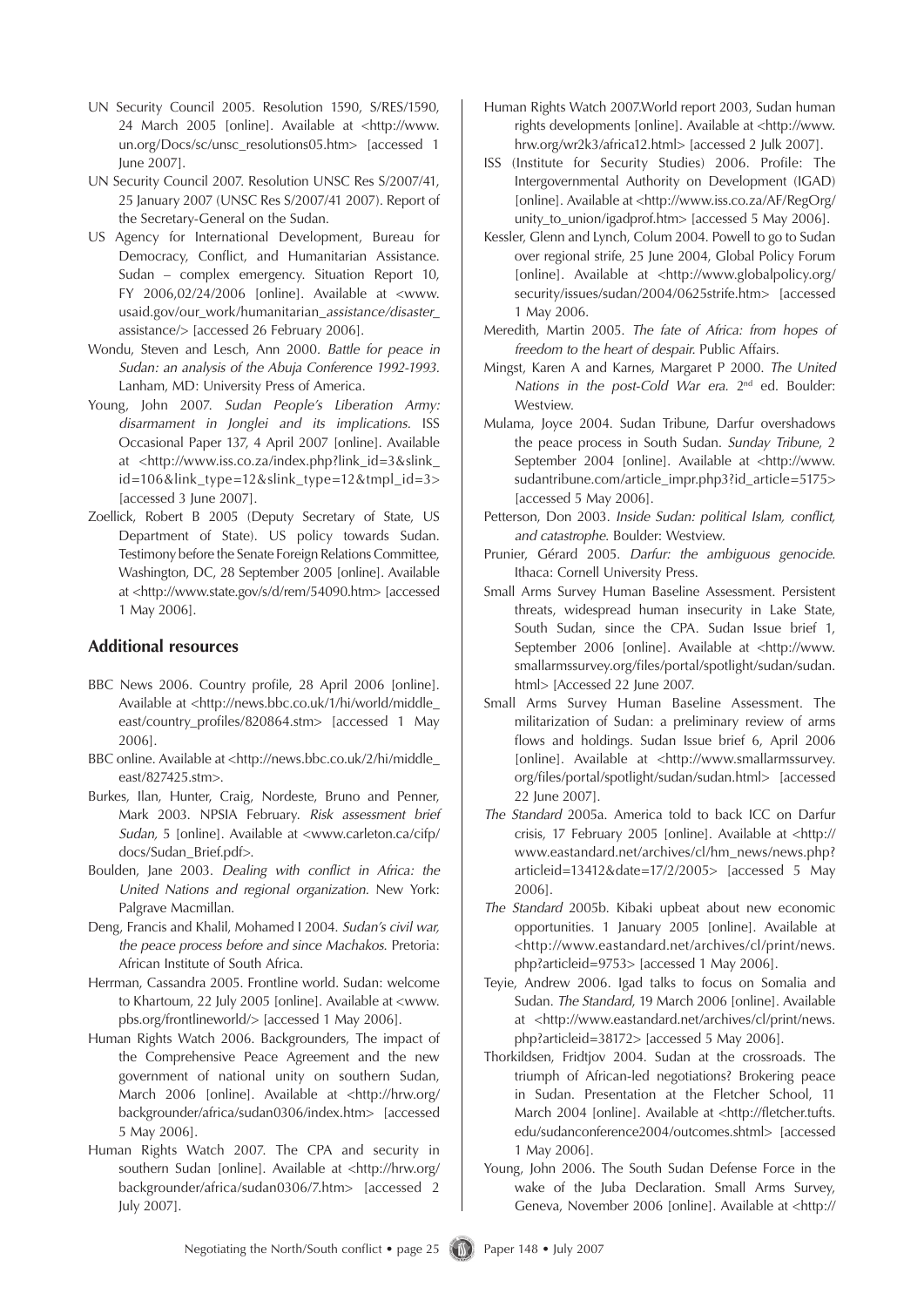www.smallarmssurvey.org/files/portal/spotlight/sudan/ sudan.html> [accessed 22 June 2007.

Young, John 2007. The White Army: an introduction and overview. Small Arms Survey, Geneva, 5 June 2007 [online]. Available at <http://www.smallarmssurvey. org/files/portal/spotlight/sudan/sudan.html> [accessed 22 June 2007].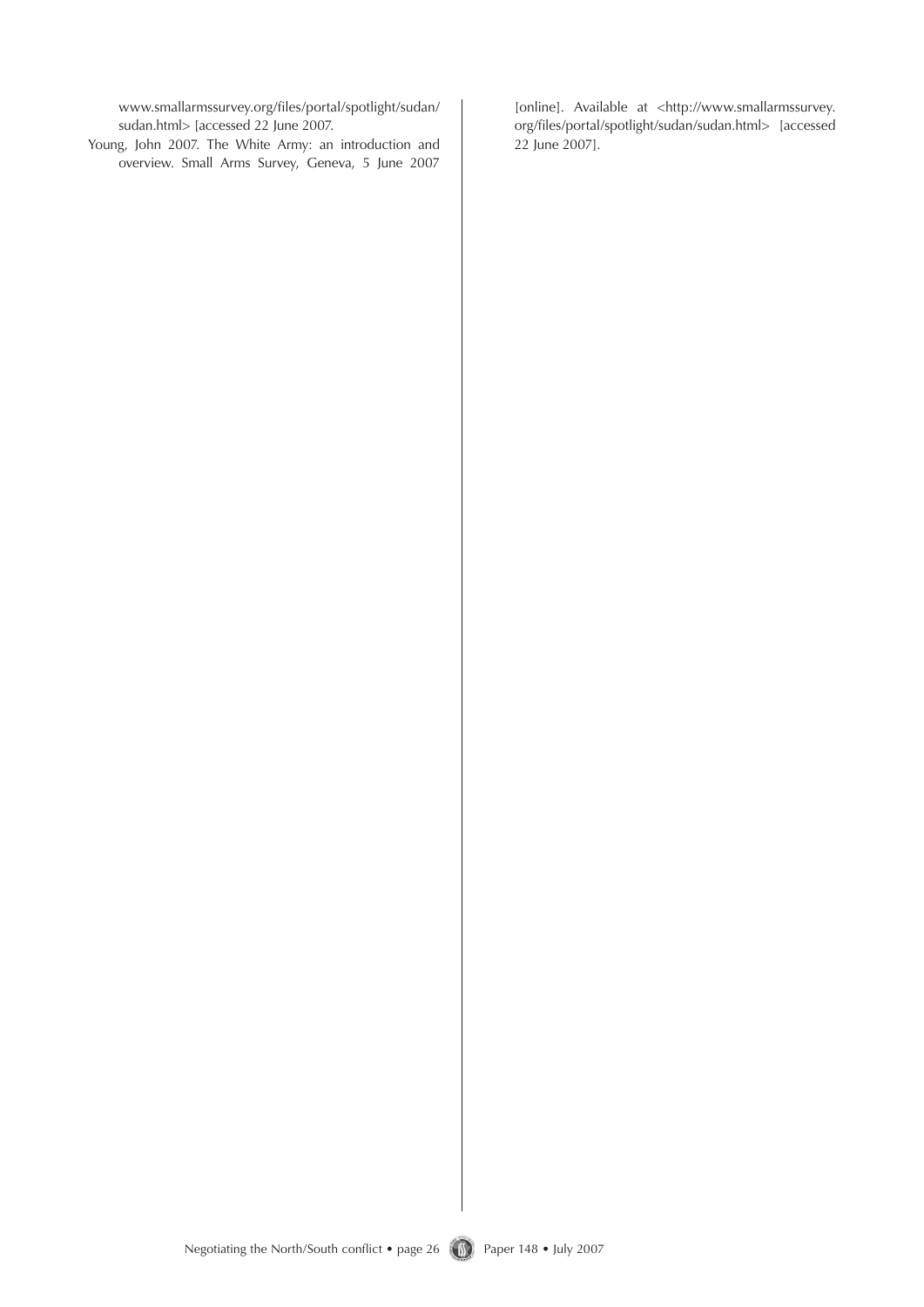# **Subscription to ISS Papers**

If you would like to subscribe to ISS Paper series, please complete the form below and return it to the ISS with a cheque, or a postal/money order for the correct amount, made payable to the **Institute for Security Studies** (marked not transferable).

Please note that credit card payments are also welcome. You can also deposit your payment into the following bank account, quoting the invoice number and the following reference: PUBSPAY.

**ISS bank details:** ABSA, Brooklyn Court, Branch Code: 634156, Account number: 405 749 8921

| Title               | Surname                                                                                                                                                                                                                                                                                        | Initials    |                      |  |
|---------------------|------------------------------------------------------------------------------------------------------------------------------------------------------------------------------------------------------------------------------------------------------------------------------------------------|-------------|----------------------|--|
|                     |                                                                                                                                                                                                                                                                                                |             |                      |  |
| Organisation        |                                                                                                                                                                                                                                                                                                |             |                      |  |
| Position            |                                                                                                                                                                                                                                                                                                |             |                      |  |
| Postal              |                                                                                                                                                                                                                                                                                                |             |                      |  |
| address             |                                                                                                                                                                                                                                                                                                | Postal Code |                      |  |
| Country             |                                                                                                                                                                                                                                                                                                |             |                      |  |
| Tel                 | Fax                                                                                                                                                                                                                                                                                            | E-mail      |                      |  |
|                     | <b>ISS PAPERS SUBSCRIPTION 2007 - MIN 8 PER YEAR</b>                                                                                                                                                                                                                                           |             |                      |  |
| <b>South Africa</b> | African countries*                                                                                                                                                                                                                                                                             |             | <b>International</b> |  |
| R 150.00            | US\$ 30.00                                                                                                                                                                                                                                                                                     |             | US\$ 40.00           |  |
|                     | Angola, Botswana, Burundi, Comores, Congo-Brazzaville, Democratic Republic of the Congo, Gabon, Kenya, Lesotho,<br>Madagascar, Malawi, Mauritius, Mozambique, Namibia, Reunion, Rwanda, Seychelles, Swaziland, Tanzania, Uganda,<br>Zambia, Zimbabwe (formerly African Postal Union countries) |             |                      |  |